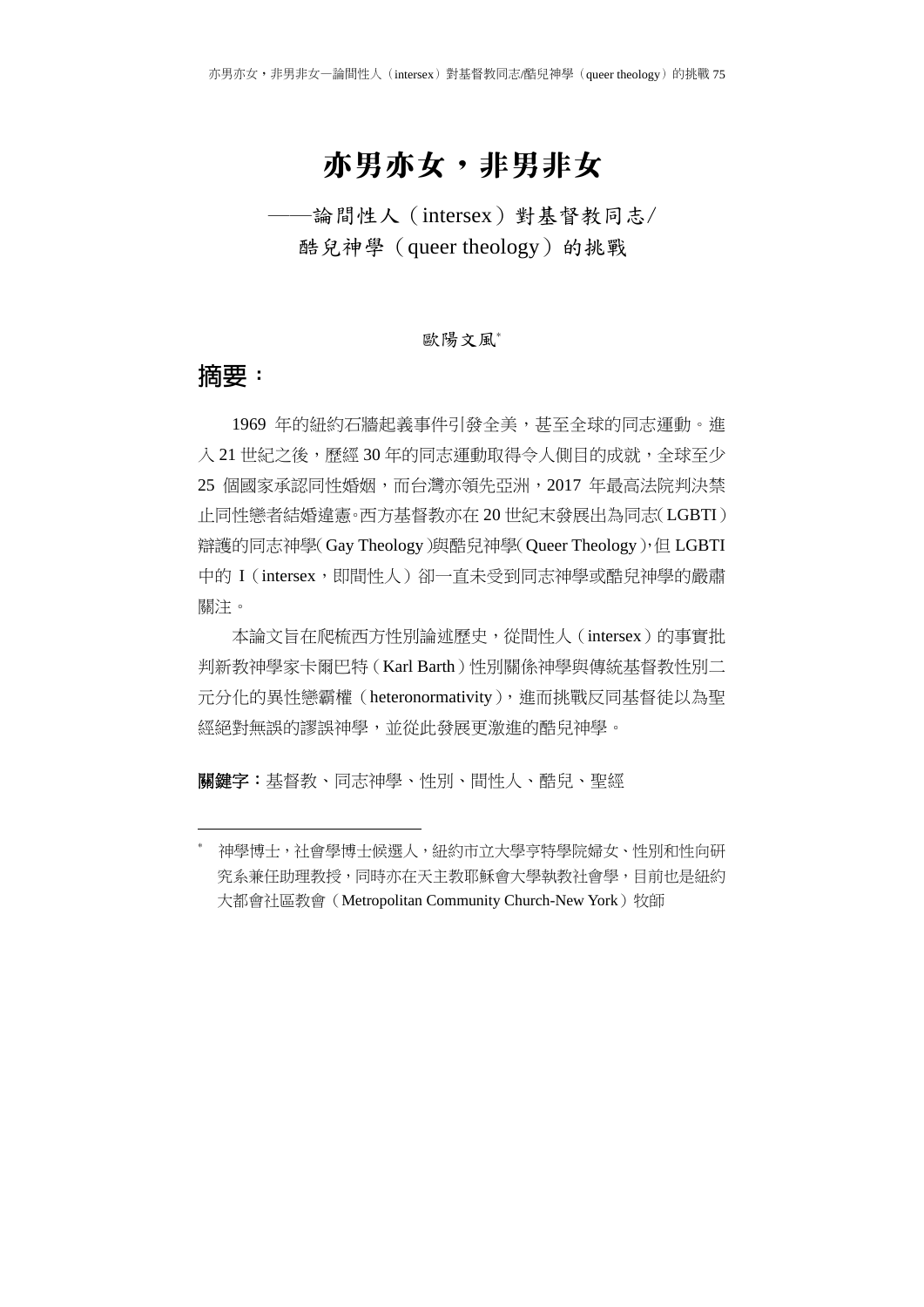# **Mixed Gender or Third Sex: On the Challenges of Intersex and Gay and Queer Theologies**

#### **Boon Lin Ngeo** ∗

#### **ABSTRACT**:

-

In 1969, the Stonewall uprising took place in New York, which later led to a series of gay rights movements in the United States and across the globe. The gay rights movements have since made remarkable progress well into the 21st century. Currently there are at least 25 countries where same-sex marriage is legally performed and recognized, whilst Taiwan has become the first Asian country that declared any prohibition of same-sex marriage "unconstitutional" by the Grand Justices in 2017. By the end of the 20th century, Gay and Queer Theologies also emerged as part of Christianity that tried to defend LGBTI groups. Among these individuals, however, the "intersex" people (which stands for the 'I' of "LGBTI") have been long trivialized or even dismissed by the aforementioned theologies.

The aim of this paper was to comb through the literature in western gender studies, and proffer criticisms for the "gender binary based" heteronormativity presented by Karl Barth, a reformed theologian who was an advocate of Gender Theology and gender binary of traditional Christianity. Ultimately this paper makes a heroic effort to prove the theological fallacies firmly held by those anti-LGBTI Christians, and then present an even more radical Queer Theology for readers to ponder.

Keywords: Christian, Gay theology, gender, intersex, queer, Bible

<sup>\*</sup> Adjunct Associate Professor, Woman and Gender Studies, Hunter College, City University of New York; Pastor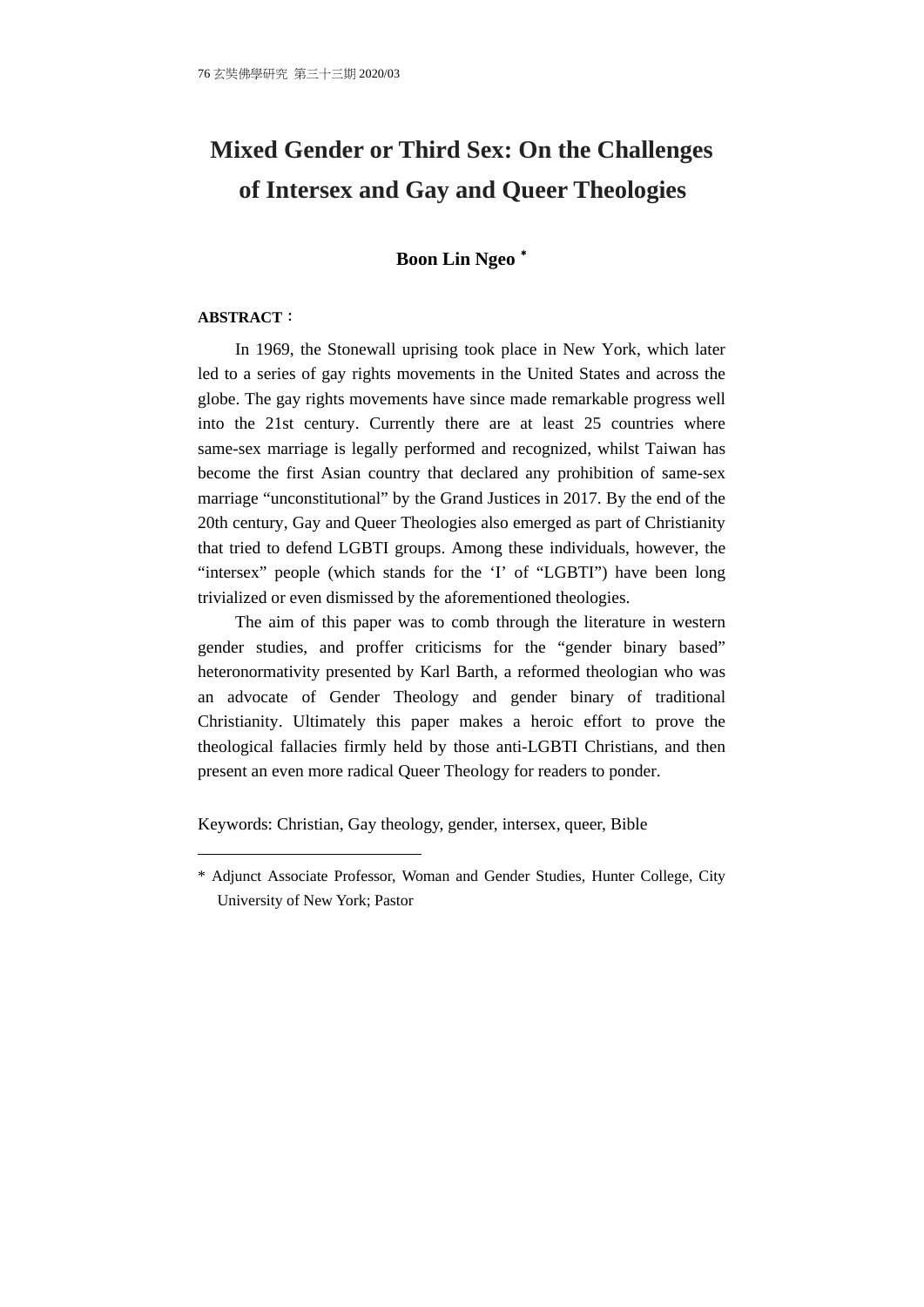## **一、前言**

1

雖然被喻為美國甚至全球同志運動啟蒙事件的石牆起義<sup>1</sup>,在 1969 年發生於美國紐約市,但美國遲至 2015 年才全面承認同性婚姻,落在 全球至少 25 個國家與地區之後,最重要的原因就是因為美國基督宗教 保守勢力非同凡響,基督教原教旨主義與宗教右派勢力非比尋常<sup>2</sup>;簡而 言之,基督教是美國恐同文化的主要根源,是美國婚姻平權最大的阻力, 而這股力量在美國失勢之後,目前轉移戰場,向亞洲與非洲國家輸出其

<sup>1</sup> 石牆事件發生於 1969 年 6 月 28 日凌晨紐約市,這起事件被稱為石牆暴動 (Stonewall Riots)或石牆起義(Stonewall uprising)或石牆反抗(Stonewall Rebellion);石牆(Stonewall)原指美國紐約市著名的同志酒吧石牆酒吧 (Stonewall Inn)。石牆起義事件被喻為美國同志首次以暴力反抗政府,對同 性戀群體與跨性別人士的事件,但事實上美國第一次有文獻記載的同志起義 事件是發生在1966年8月的舊金山的康普頓餐廳(Compton's Cafeteria Riots)。 但有關暴動並未受到廣泛關注,沒有激發同志社群組織性的運動,因此石牆 起義才被誤以為第一個同志起義暴動事件。石牆起義事件發生後第三天,37 名男女同志聯合成立〈同性戀解放陣線〉(Gay Liberation Front),是全美第 一個以同性戀(gay)命名註冊的組織。有關石牆起義前因後果及其影響, 可參 Michael Bronski, *A Queer History of the United States* , Boston: Beacon Press, 2011, pp.209-219. ; Carter David, Stonewall: *The Riots that Sparked the Gay Revolution*, New York: St.Martin's Press, 2004, pp. 209-221.

<sup>2</sup> 宗教原教旨主義是美國 20 世紀初獨特的社會與宗教現象,有關基督教原教 旨主義在美國的源起與發展,可參閱宗教學者 Nancy T. Ammerman 的論述 North American Protestant Fundamentalism,收集在由 Martin E.Marty 和 R.Scott Appleby 主編的 Fundamentalisms Observed, 1-66 頁。另,政治學者與社會學 教授Ruth Murray Brown 的著作For a Christian America爬梳美國宗教右派歷 史,參 Brown, Ruth Murray, *For a Christian America: A History of the Religious Right.* Amherst: Prometheus Books, 2002, pp. 141-182.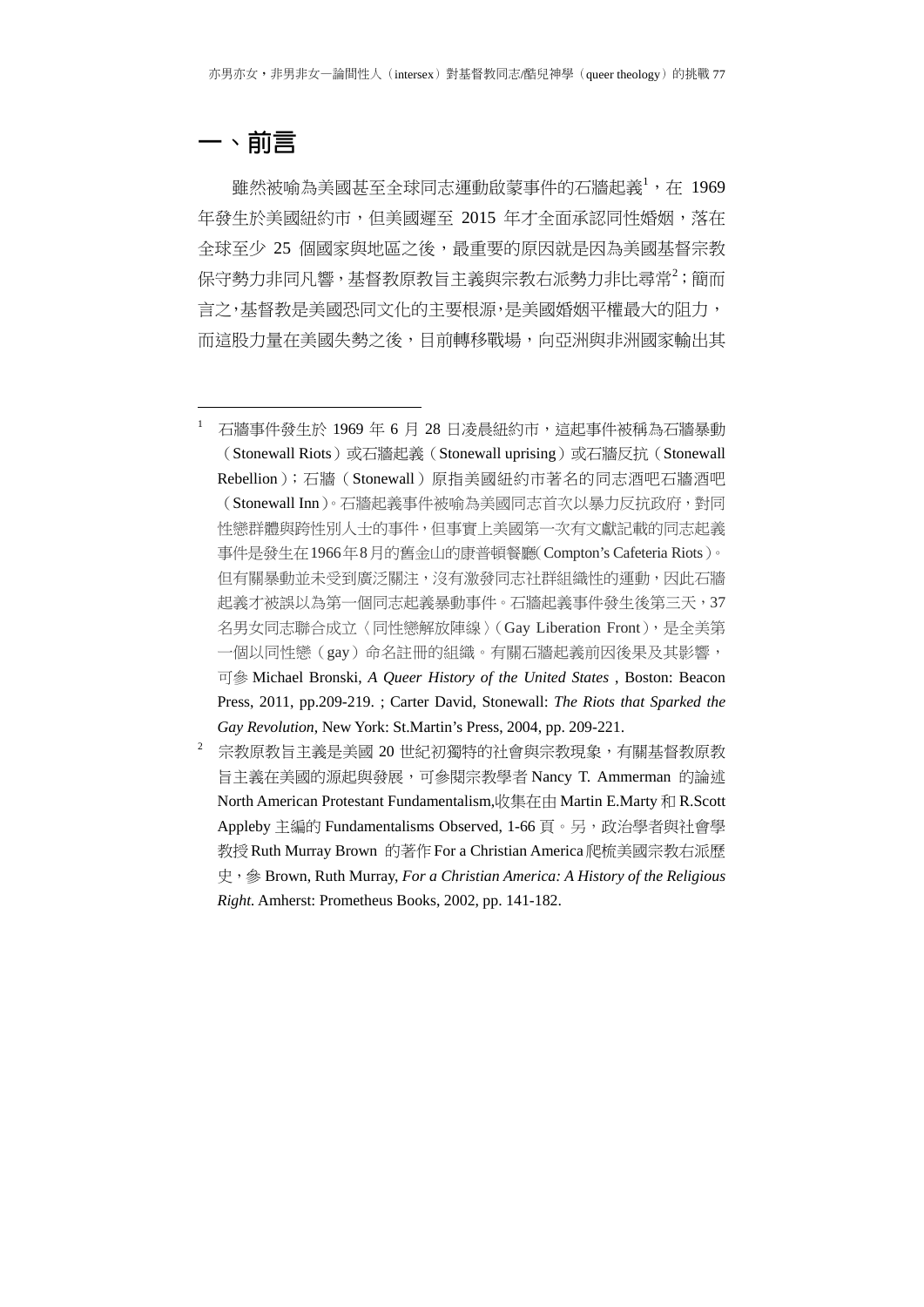反同策略 $3\, \circ$ 

-

美國精神病協會(APA)在1973年把同性戀從其精神病例名單刪除, 但美國以宗教為首的反同力量毫不罷休,對科學主張與實證經驗視若無 睹,展開一波又一波的反同運動,其中最著名的或許就是 70 年代中期 由美后安妮達培恩(Anita Bryant)號召的〈救救我們的孩子〉(Save our Children)的反同運動,大力反對立法禁止歧視同性戀者<sup>4</sup>。

1976年,美國反同基督徒成立〈國際出埃及〉(Exodus International), 強調同性戀可以被糾正與治療,開啟了別開生面的「前同志」運動(ex-gay movement),但醜聞不斷<sup>5</sup>,歷時 37 年,最後在 2013 年向社會公開道歉, 承認不只治療無效,而且對同性戀者造成完全不必要且更大的傷害,並 宣告關閉美國的〈出埃及〉組織;但美國國外如台灣的出埃及組織卻完 全不以為然,不引為鑑,繼續推動前同志運動,大力反對婚姻平權,污 名化同性婚姻與同性戀者組成的家庭,縱使社會科學種種研究顯示同性 婚姻並不會負面影響社會發展,而且由同性組成的家庭對小孩的心智發 展亦無害。這些基督徒之所以如此熱衷於反同,堅持同性戀罪惡,同性

<sup>3</sup> 美國宗教右派反同策略與其對亞洲國家如台灣社會的影響可參考:歐陽文風, 〈謊言,假話,胡謅學:論美國宗教右派與台灣反同基督徒〉,《同志亦基督 徒》(台灣:台灣好世協會,2017),頁 63-80。

<sup>4</sup> 有關美國基督教的反同運動之評析,可參 Marc Stein, *Rethinking the Gay and Lesbian Movement*. New York: Routledge, 2012,第四章;有關宗教右派反性向 平權的運動策略,美國著名基督教同運牧師 Mel White 有極詳盡的論述,見 White, Mel. *Holy Terror: Lies the Christian Right Tell us to Deny Gay Equality*. New York: Magnus Books, 2012, p.1.

<sup>5</sup> 有關前同志運動的批判,可見有關前同志運動的種種醜聞之評論,可參閱 Wayne Besen 的著作, Besen, Wayne. *Anything but Straight: Unmasking the Scandals and Lies behind the Ex-Gay Myth*. New York: Harrington Park Press, 2012, pp.3-22.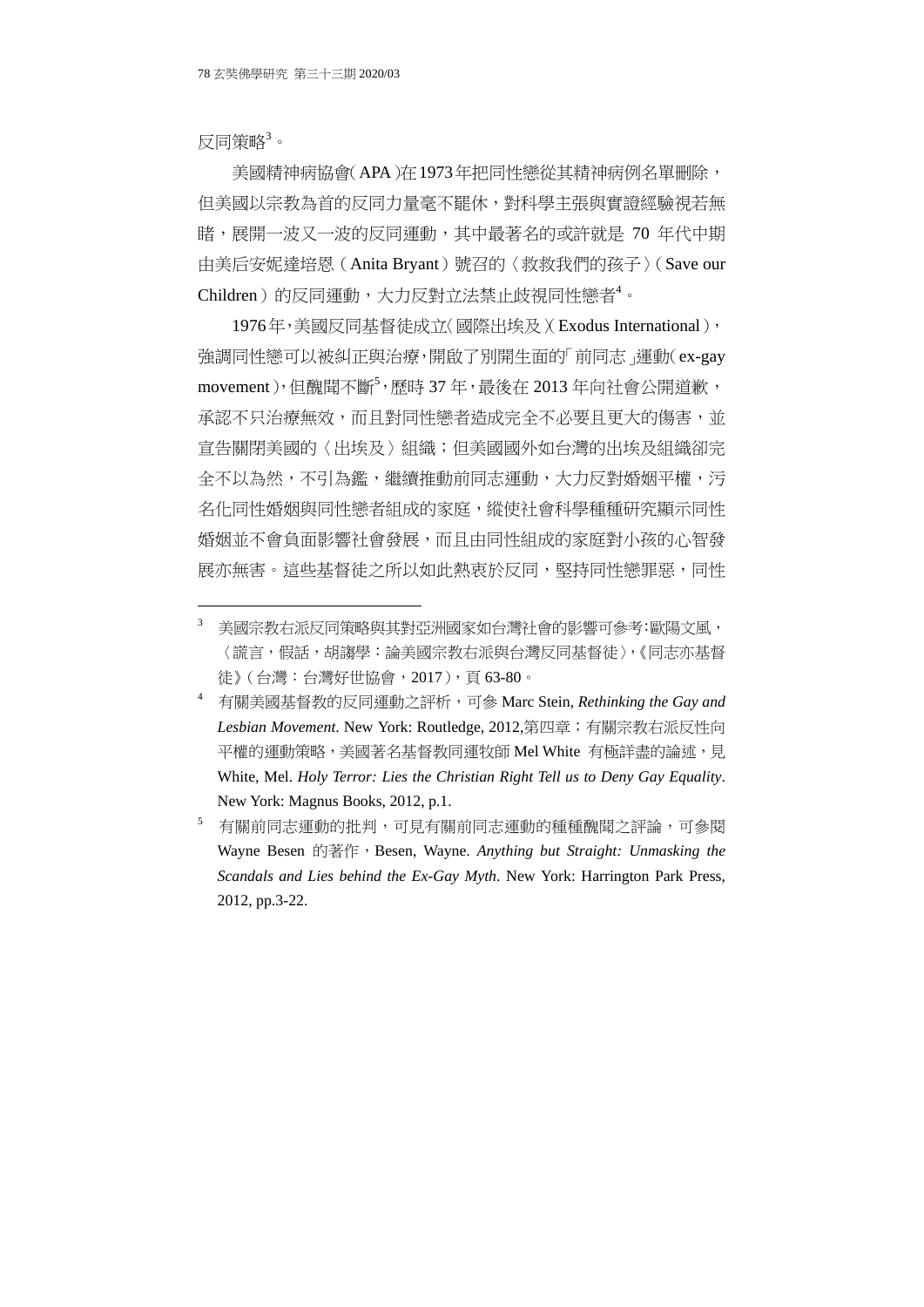戀者可以被治療與糾正,完全與事實無關。因為對於反同基督徒與反同 教會而言,他們最主要的反同理由不是基於事實與科學,而是宗教信仰, 並且其宗教信仰基礎是聖經。

簡而言之,因為他們認為聖經反同,職是之故,以聖經為本的基督 信仰也理應反同。根據他們的觀點,換言之,如果基督徒支持同運或以 為同性戀不是罪、不是問題,無疑是違反聖經的教導;至於理性與科學, 包括心理學或社會學,甚至生物學對此課題的看法,完全次要或簡直完 全不重要,特別是如果這一切與聖經的經文發生衝突,因為聖經的權威 高於一切。對這些反同基督徒而言,他們的立場就是唯「獨/讀」聖經, 因為聖經神啟,是神的話,一字一句無誤,全本聖經沒有矛盾沒有分歧, 前後一致,而且都是歷史事實;因此聖經的教導,包括反同的立場,基 督徒必須遵從到底,任何與聖經有衝突的教導,無論是來自人文科學或 自然科學,都是錯誤的,這些學科都是屬於「世俗的小學」,根本不能 與聖經相提並論或與聖經等同視之。<sup>6</sup>

總而言之,他們堅信聖經絕對正確,不遵守聖經的教導或違反聖經 的經文,就是藐視神的話,就是違反神的旨意;有些保守基督徒與教會, 甚至會認為那些支持同運或同性婚姻,或認為同性戀不是問題、不是罪 惡的基督徒,或自稱是基督徒並有同性伴侶的同性戀者,都不是真基督 徒。<sup>7</sup>

1

<sup>6</sup> 1978 年美國三百余名福音派學者與牧師在芝加哥發表芝加哥聖經無誤論宣 言(Chicago Statement on Biblical Inerrancy), 從此以後聖經無誤論成了基督 教福音派的主要標誌,但這不意味聖經無誤論在福音派學者中不是一個爭論 性的議題,有關聖經無誤論在福音派學者中所引起之爭論及聖經無誤論之具 體定義與種類,可見 Merrick, J and Garrett, Stephen M., eds., Five Views on Biblical Inerrancy, Grand Rapids: Zondervan, 2013, pp.1-18.

 $^{\rm 7}$  有關反同基督徒的論述及同志基督徒對其批判,可見歐陽文風,《同志亦基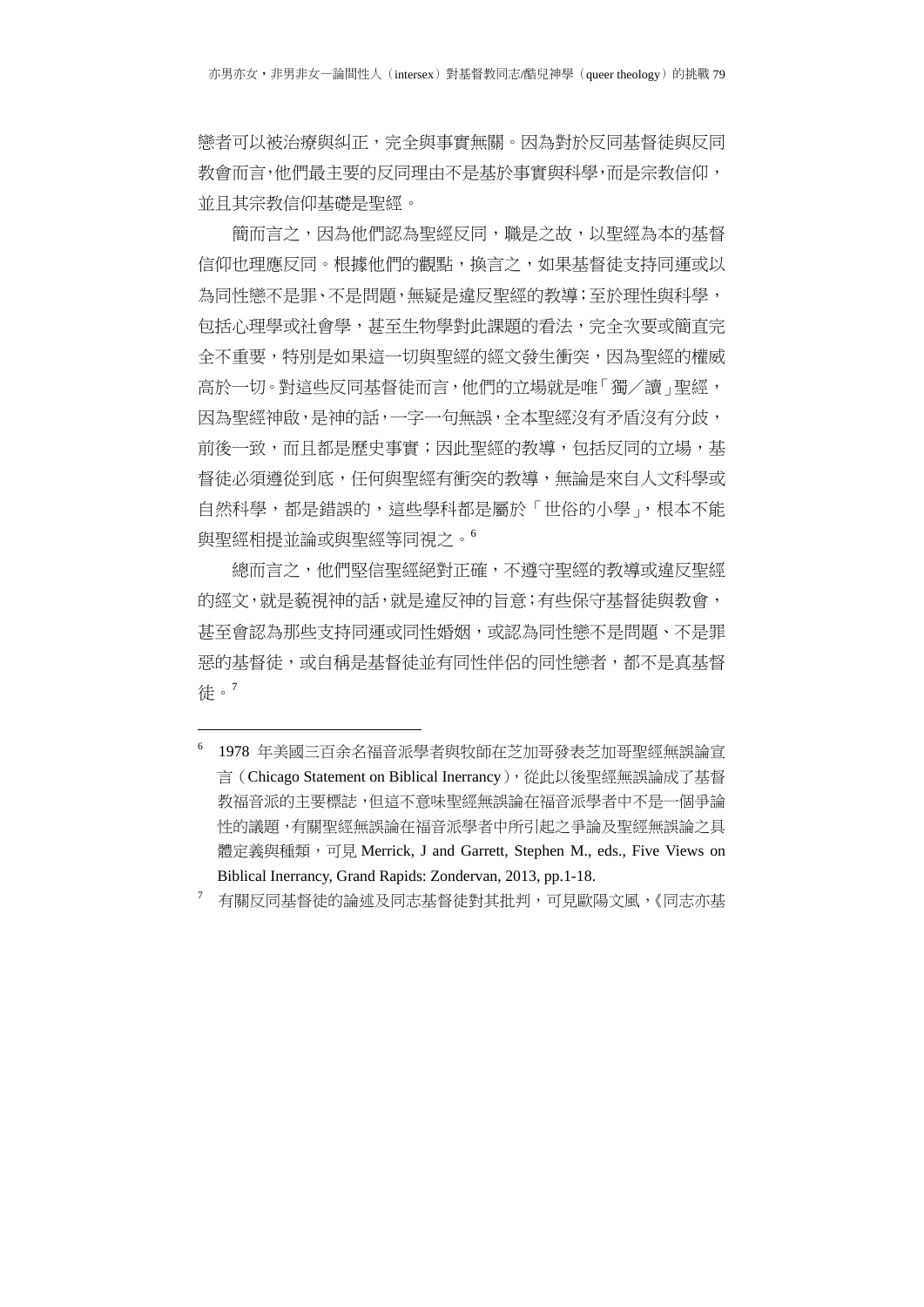職是之故,過去半世紀以來為同性戀者辯護的,西方基督教牧師與 學者所發展出來的同性戀神學(gay theology)<sup>8</sup>,許多不外是從以聖經 為本的反同論述與反同基督徒進行辯論,即針對反同基督徒所提出的反 同經文與反同基督徒辯論,力陳所謂反對同性戀的聖經經文,其實不是 針對今人所指的同性戀,論證反同基督徒針對有關經文的詮釋謬誤;換 言之,承認或默認以聖經為本的反同策略與方法論是合理,或至少沒有 公開挑戰這種聖經觀,他們不認同的僅是對有關經文的詮釋<sup>9</sup>。

後來在 90 年代末崛起,力圖超越同志神學的酷兒神學(queer theology),基本上也是以此進路對抗反同基督徒的反同論述,不同的恐 怕僅是擴大其辯護的對象,不再僅局限於同性戀者,亦包括雙性戀者、 跨性別人士、非傳統性別表現(gender expression),與種種非主流的性 愛活動模式與性小眾(sexual minority)<sup>10,</sup>但基本上其為性小眾辯護的

督徒》(台灣:台灣好世協會,2017),頁 30-79。

- <sup>8</sup> 「同志」一詞一開始是「同性戀」的代稱,據說首先由香港劇作家林奕華所 創,1989 年林在香港辦了以同性戀為主題的電影節,英文名稱是「Hong Kong Lesbian and Gay Film Festival |,中譯為香港同志電影節。後來「同志」泛指 LGBTI性小眾或英文的酷兒(queer),1992年林在台灣參與金馬國際影展時, 把「New Queer Cinema」譯為「新同志電影」。職是之故,今人在使用同志 這詞時不再只局限於同性戀,因此筆者在論及同志神學時,同志神學不等於 同性戀神學,而是涵蓋所有性小眾,包括間性人的酷兒神學(queer theology)。
- 9 英語世界第一本挺同的同志神學著作是 1955 年英國神學家 Derrick Sherwin Bailey 的著作, Derrick Sherwin Bailey, *Homosexuality and the Western Christian Tradition*. London:Longmans Green, 1955. 中文則是香港社會學家 周華山於 1994年,由香港:次文化堂出版的《同志神學》。
- $^{10}$  酷兒神學不只是強調性取向,其關懷超越對男女同志解放,而亦強調性別表 現,所以論述對象亦包括雙性戀者、變性人與一切和性關係有關的解放,包 括根據階級、種族等建構的性關係。酷兒神學就如酷兒理論一樣,反對一切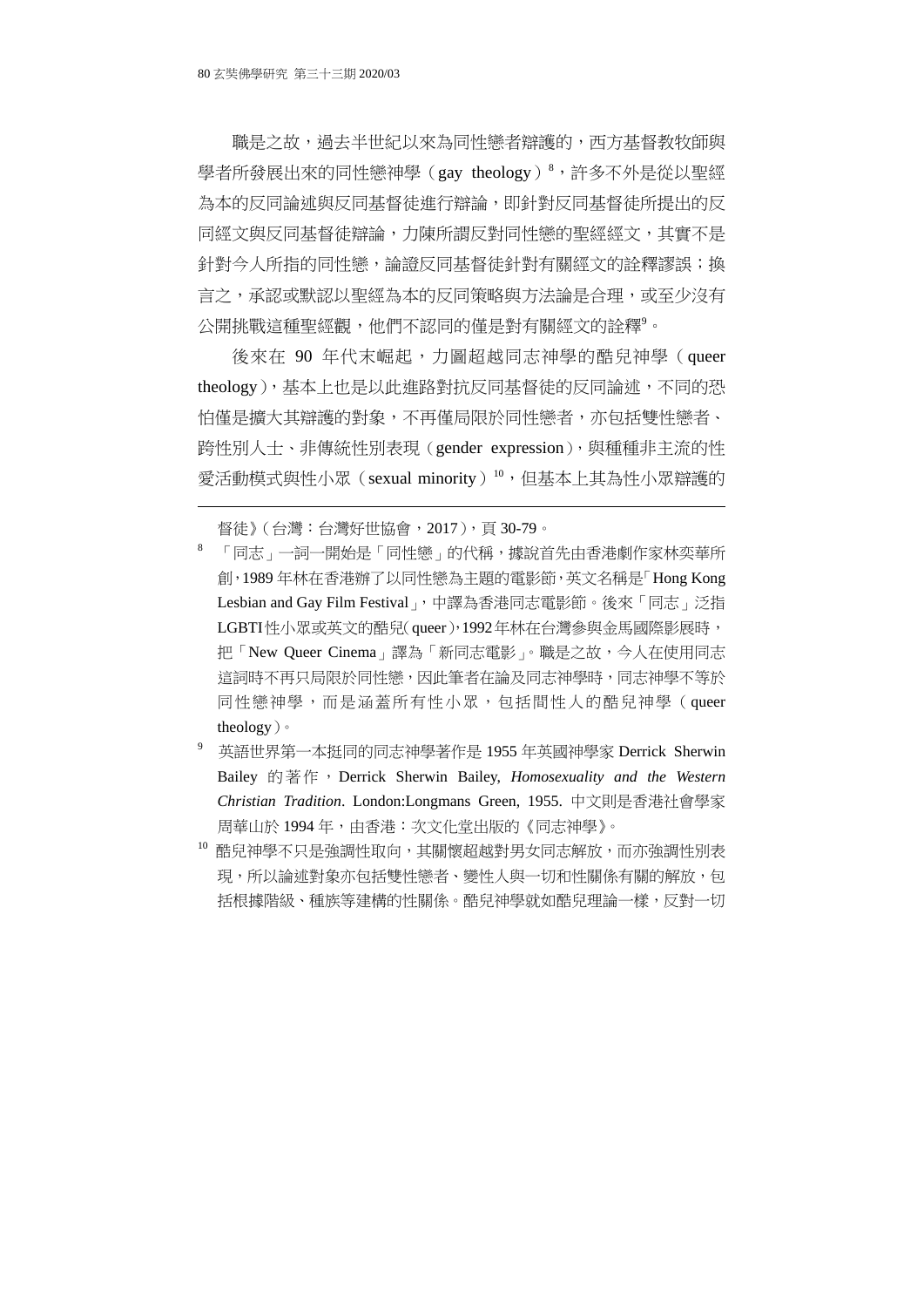論述,還是基於與反同基督徒的同一預設,即聖經無誤論,聖經的敘述, 一字一句皆是歷史事實 (historical facts), 完全符合科學與事實11; 這不 代表每一個支持同志的神學家與聖經學者都相信聖經無誤論,但他們的 論述基本上並沒有挑戰這種聖經觀,換言之並未明說聖經的這段經文是 錯誤的,而僅是針對有關經文提出不同的詮釋,然後強調聖經作者不反  $\overline{\boxplus}^{12}$ 。

1

固化的思維。因此,吊詭的是,同志運動中的身份政治亦成了其批判的對象; 職是之故,簡而言之,它主非議與挑戰的是非此即彼與階級分化的思維模式 (binary and hierarchical reasoning),這包括了挑戰男性/女性、同性戀/異性 戀、陽剛/陰柔、先天/後天、正常/變態等二元分化觀念,其主要理論家包括 Elizabeth Stuat, Carter Heyward, Michael Kelly, Mary Hunt 和 Robert E. Goss, 見 Jeffrey Escoffier, *American Homo:Community and Perversity*. Berkeley: University of California Press, 1998, pp.210-218.

- <sup>11</sup> 這是一般福音派反同基督徒的聖經觀與神學立場,不是每個福音派神學家或 聖經學者都有這種聖經無誤的信仰,如 Peter Enns 屬於福音派中的自由派就 不作如是想,他的著作 *Genesis for Normal People: A Guide to the Most Controversial, Misunderstood, and AbusedBook of the Bible* 就專以聖經中的創 世記挑戰基督教基要主義與保守福音派的有關思想。從上世紀 70 年代的反 同基督徒如 Tim LaHay 的著作 *The Unhappy Gay* 至近日袁幼軒的 *Holy Sexuality and the Gospel: Sex, Desire, and Relationships Shaped by God's Grand Story* 基本上都持有關福音派的立場。其實,就是因為這種聖經絕對無誤的 觀念,縱使反同基督徒找不到任何反同理由,但因為聖經無誤,所以一旦他 們認為聖經反同,基督徒就必須反同。當然,福音派作者中或許也有人不持 以上聖經觀,但我至今並未讀過任何不信聖經無誤論又以聖經反同的福音派 基督徒的著作,假設確有福音派作者如此,本文是特別針對以聖經無誤論為 基調的反同基督徒,這群基督徒絕對是佔反同基督徒中的大多數。
- 12 唯一的例外,真正指出聖經作者很有可能是反同的,恐怕只有布朗迪斯大學 (Brandeis University)的學者 Bernadette J Brooten, <sup>見</sup> Brooten, Bernadette J., *Love Between Women: Early Christian Responses to Female Homoeroticism*,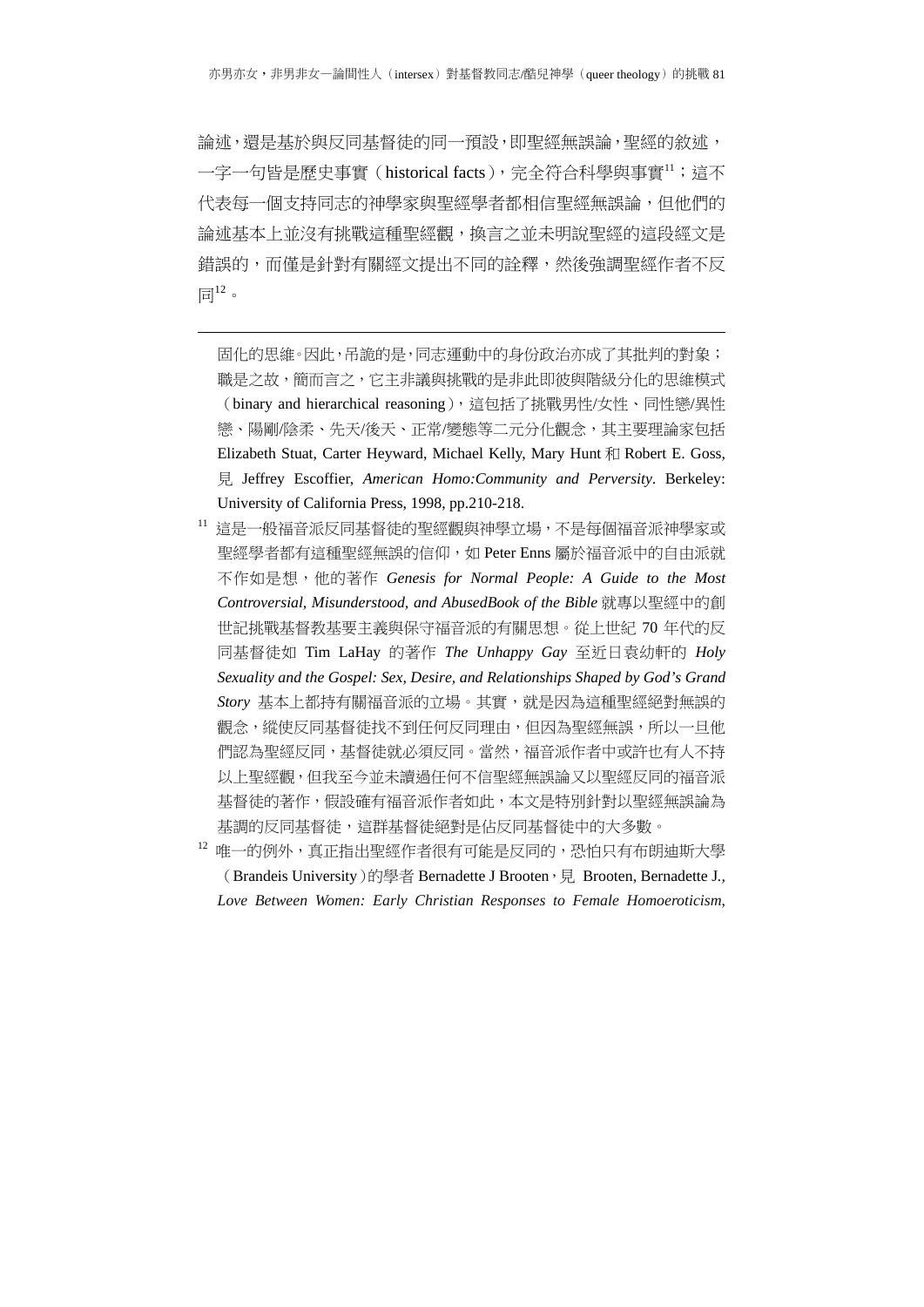筆者認為無論是同性戀神學,或甚至是以超越同性戀神學為旨趣的 酷兒神學, 迄今依然不夠激進, 二者的不足至少有兩點: 第一, 無論是 同性戀神學或酷兒神學,其重點依然是「同性戀」或「酷兒」,而不是 神學,特別缺乏針對神學的主體即神,進行更深刻與顛覆性的批判與省 思,結果還未發展出更激進的「神」學(theology of God);第二,無論 是同性戀神學或酷兒神學,其進路與旨趣不外於「辯護式」(apologetic) 的論述,從聖經詮釋學 (hermeneutics) 角度批判反同的論點與立場, <sup>13</sup>而 非從更激進的角度去批判反同立場的基石──聖經無誤論或經文皆歷 史事實的神學觀念。本論文旨在處理同性戀神學與酷兒神學的第二點問 題, 從間性人(intersex)的事實與身份談起, 以間性人<sup>14</sup>的生命為例切

Chicago: The University of Chicago Press, 1998, p.11.

<sup>13</sup> 其中典型的例子包括紐約協和神學院教授 Robin Scroggs 的著作,見 Scrogg, Robin*, Paul for a New Day*. Philadelphia: Fortress Press, 1983, pp.57-74.及 *The New Testament and Homosexuality: ContextualBackground for Contemporary Debate*, Philadelphia: Fortress Press, 1983, pp.130-144.

<sup>14 「</sup>間性人」,為英文 intersex 中譯,有譯為雙性人或陰陽人者,根據聯合國人 權事務高級專員辦事處的報告,間性人指因染色體或性腺或性激素或生殖器 不符合男性或女性身體的典型二元概念的人;簡而言之,這是一個傘式術語 (umbrella term),缺乏具體明確定義,到底那一種生理現象可被納入為間性 人的泛稱之內極具爭論性,有關爭論可見 Dreger, Alice Domurat and April M. Herndon, "Progress and Politics in the Intersex Rights Movement", GLO 15.2 (Jan 2009), pp.199-224.在醫學界,間性人的情況被稱為性發展錯亂 disorder of sex development (DSD),這醫學稱謂或術語亦不無爭論,英國間性人協會 (The United Kingdom Intersex Association ,UKIA)批評無論是錯亂或障礙 (disorder)是一貶詞,意指其為病態(pathological),因此他們推崇「間性 人」(intersex)這詞,因為這詞意義中性(neutral)。由於間性人是傘式術語, 而被納入其下的情況尚未到共識,間性人的人口亦不明確,有學者指其佔出 生人口 0.228%,但如果把尿道下裂 (hypospadias)和隱睪 (cryptorchidism)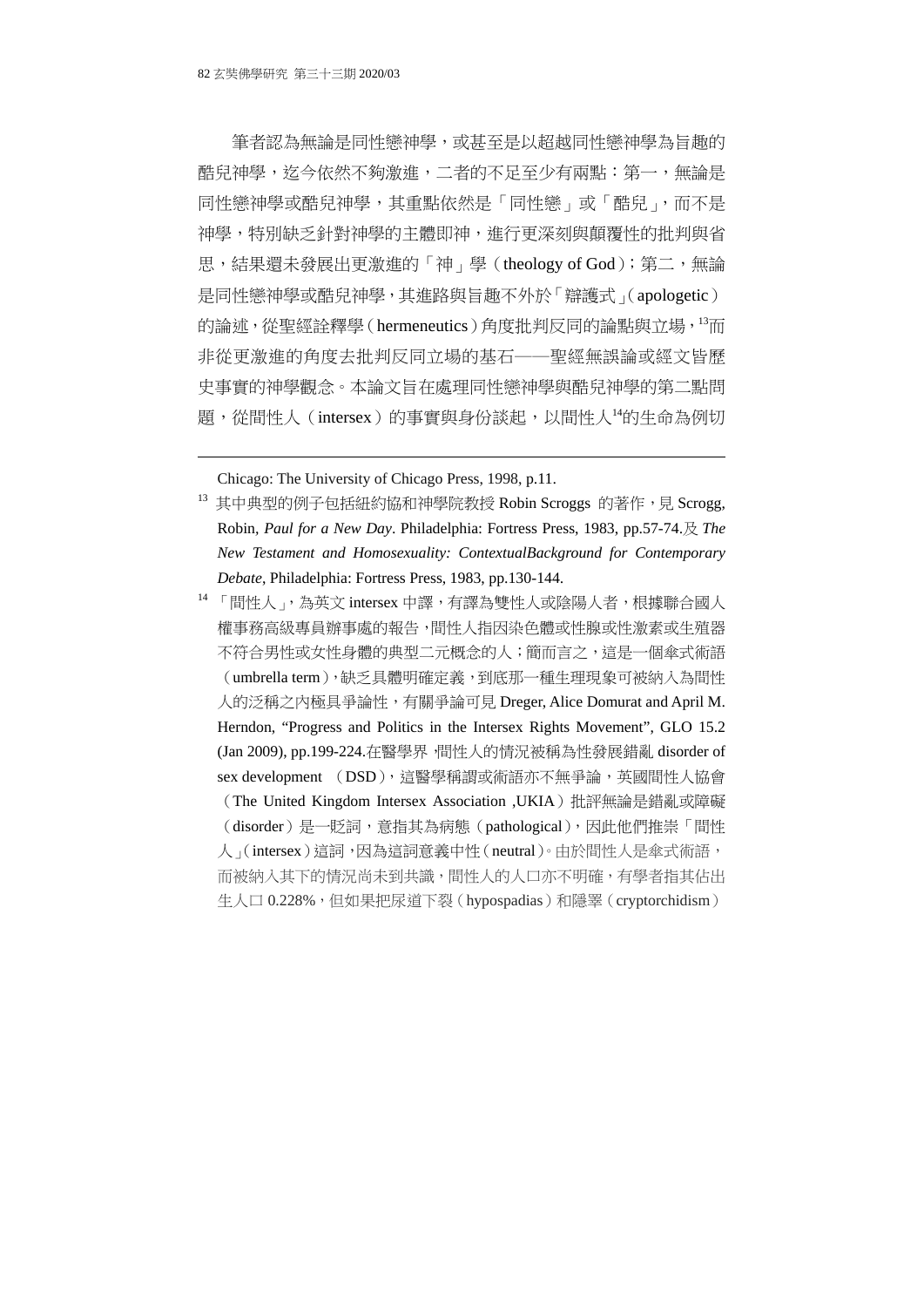入,從而批判新教神學家卡爾巴特(Karl Barth)<sup>15</sup>從聖經創世故事發展 出的性別關係與角色的神學<sup>16</sup>,並以此批判建基於性別二元分化的異性

-

或睪丸未降(undescended testes)的情況也包括在内,間性人的出生人口比 例則超過總人口 2%,有關這方面的討論可參 Preves, Sharon E., *Intersex and Identity: The Contested Self*, New Brunswick: Rutgers University Pess, 2003, pp.2-3.

- 15 筆者以巴特 (Karl Barth, 1886年5月 10日-1968年12月 10日)為本論文 討論對象,因為第一,這位瑞士籍神學家被喻為 20 世紀基督教最重要的神學 家,第二,他的著作《教會教義學》中探討的創世神學中所建構的兩性關係 神學是基督教有關兩性關係的論述中最具代表性,理論基礎亦屬最強。有關 巴特神學在基督教的地位與貢獻,可參 John Bowden 的著作, Bowden John, *Karl Barth: Theologian*, Eugene: Wipt and Stock Publisher, 1983, pp.1-14.
- <sup>16</sup> 筆者不認為巴特(Karl Barth)相信 1978 年美國福音派所定義的聖經無誤論, 特別是巴特,巴特在論及創造的教義時,一再地使用 saga 來敘述創造故事 《教會教義學》III, I, 見 Barth Karl, Church Dogmatics III/1: The Doctrine of Creation. Edinburgh: T & T Clark, 1961, p.81. 巴特認為聖經是人寫的,只有 耶穌才是神的道,因此聖經難以避免各種的錯誤,有關這方面的論述可見 Stephen D Morris 的著作 Karl Barth in Plain English, Columbus: Beloved Publishin, 2017, pp.39-56. 巴特的神學曾被標籤為新正統派(Neo-Orthodoxy), 有者甚至以為他是異端,如王永信(見王永信,《真道手冊》,香港:大使命 中心,2013, 頁 71-78)。但福音派對巴特神學的看法已有所修正, 見 Michael Reeves 的著作 Introducing Major Theologians: From the Apostolic Fathers to the Twentieth Century (Crossway, March 2015; IVP-UK),pp.290-292.**;**David Gibson and Daniel Strange 所主編的 Engaging with Barth (Bloomsbury T&T Clark, 2009), pp.17-20. 因此當今有福音派作者利用他對創世記故事的詮釋反同就 不是奇怪的事了,而且他也的確是反同的,這在他論及創世教義時就說得非 常清楚。明乎此,就不難理解巴特對創世故事的詮釋與解讀成了時下保守福 音派或反同基督徒反同的理論基礎(見 Jennifer Anne Cox 的 *Intersex in Christ,* Eugene: Cascade, 2018, pp.127-153. 她在著作中就大量引述巴特的 *Churcgh Dogmatics* III. 2 和 III. 4),其餘一些反同基督徒引用的反同經文不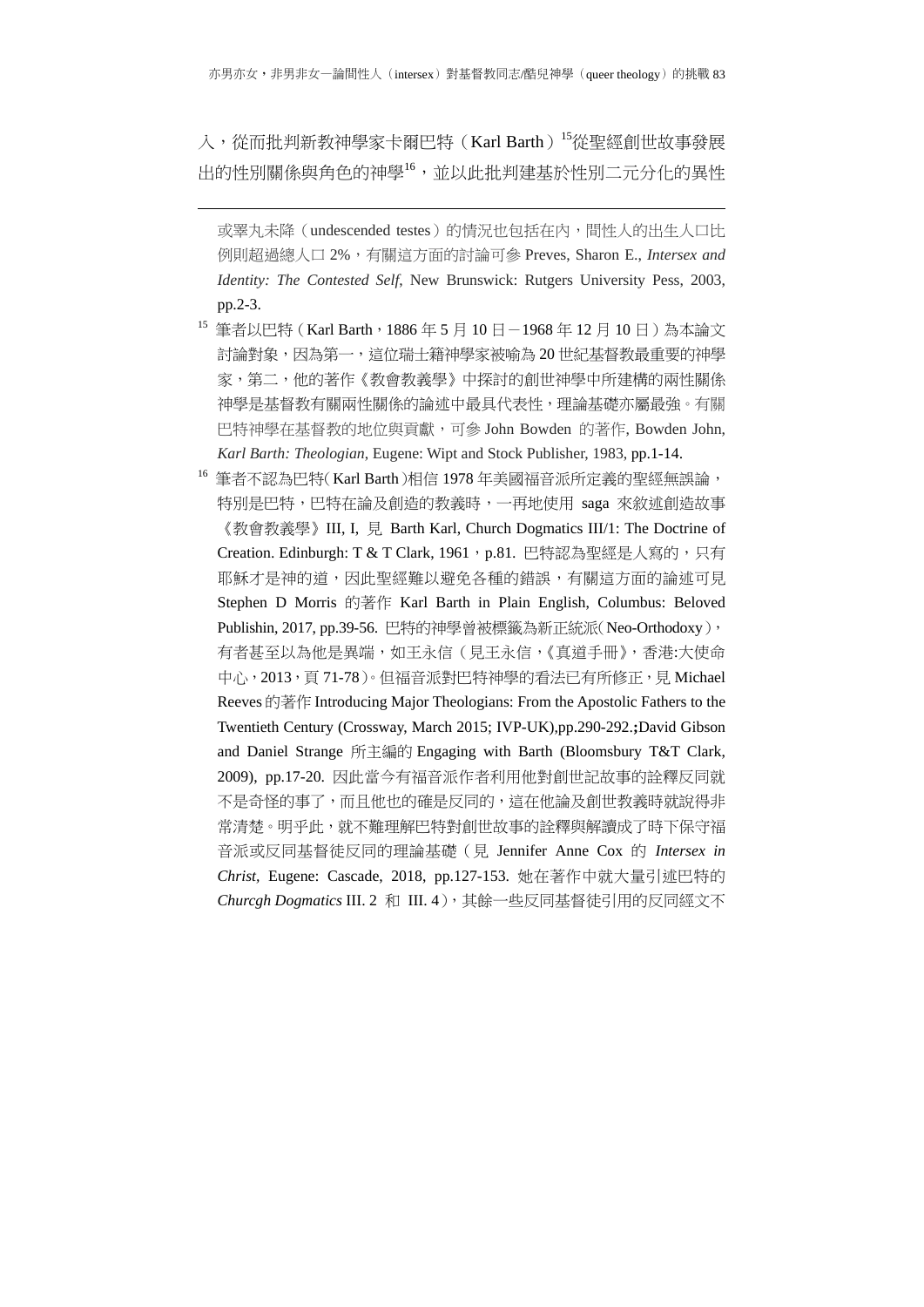戀霸權(heteronormativity),再進而深層挑戰反同基督徒,因不尊重科 學與事實,而發展出聖經絕對無誤的謬誤神學<sup>17</sup>,這種神學其實是一切 神學謬誤,包括宗教排他性主張的錯誤基礎<sup>18</sup>。

## **二、從性別二元分化談起**

-

社會,尤其是基督教教會,普遍對間性人生命存在的關注其實是晚 近的事,這意味間性人在性小眾中其實是弱勢中的弱勢,是最被忽視的 一群<sup>19</sup>。由於間性人是一個生理現象,不是行為,傳統基督徒不能因此

過是建立在這基礎上論述例子與註腳。另一點必須指出的是,巴特雖然把創 世記的故事當故事來看待,但他在詮釋這故事與男女異性關係時,讀者完全 讀不出這是他的觀點,他是煞有其事地把這故事當「事實」並引出異性結合, 因此是上帝心意的結論,神只造或男或女的創世故事以及他所導引起異性戀 結合最完美的結論完全沒有事實和科學的基礎,這點亦違反他所強調的他的 神學,是建立在比其他科學更為穩固的基礎上(《教會教義學》II, I),他有 關神只造或男或女的創世神學,以及之後他所相信的異性戀的神學甚至沒有自 然科學的基礎,更甭論比其它科學有更穩固的基礎。

- $17$  聖經無誤論可至少分為三大類: 聖經部份無誤論 (partial inerrancy)、目的無 誤論(inerrancy of purpose)和聖經絕對無誤論(absolute inerrancy), 筆者本 文要批判的是第三種聖經絕對無誤論。有關聖經無誤論的中文討論可參饒孝 柏,《聖經的無誤與難題》(台北:校園出版社,2004),頁 18-37。英文著作 可參 Merrick, J and Garrett, Stephen M., eds., *Five Views on Biblical Inerrancy*, Grand Rapids: Zondervan, 2013, pp.29-58. 有關聖經無誤論的代表作可參 H. Lindsell, *The Battle for the Bible*, Grand Rapids: Zondervan, 1976, pp.17-39.
- <sup>18</sup> 有關基督教與宗教多元主義的討論可參閱歐陽文風,《一切水月一月攝:論 宗教多元思想》(台北:秀威資訊,2017),頁190。
- <sup>19</sup> 有關間性人的社會學論述不少,其中有 Kessler, SzannaJ., Lessons from the Intersex*.* New Brunswick: Rutgers University Press, 1998; Dreger, Alice Domurat (ed.), Intersex in the Age of Ethics. Hagerstown: University Publishing Group, 1999; Preves, Sharon E., *Intersex and Identity: The Contested Self.*, John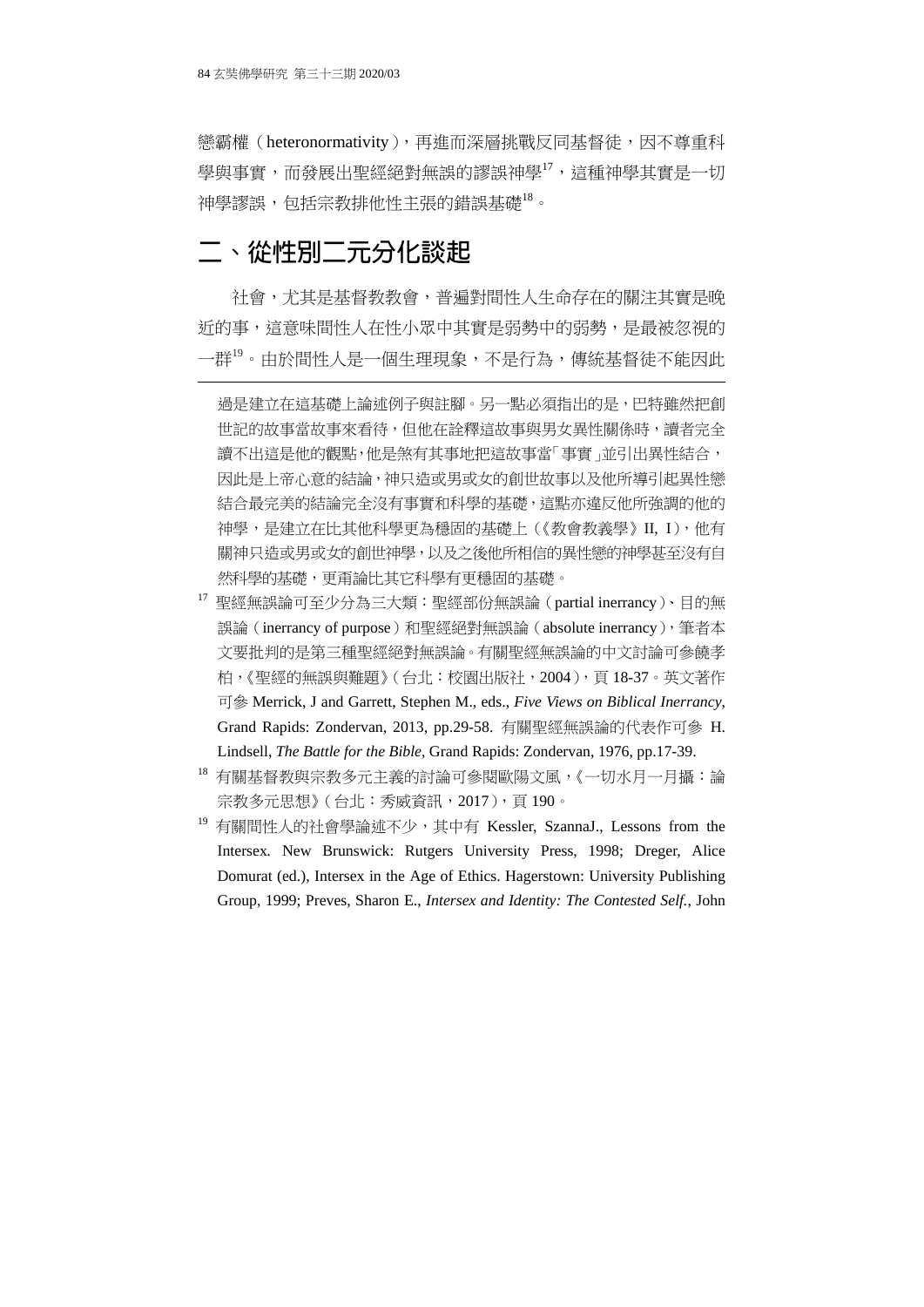論斷間性人,如論斷同性戀者或同性性行為一樣,以為罪惡,或違反神 旨,他們至多說這是一個創世記中始祖犯罪後的不完美的現象。但因為 這一種主張,他們認為間性人不是一個「合法」的身份,需要經過手術 治療將他們納入或男或女的範疇之內。這種做法令間性人不只心靈糾結, 甚至肉體亦經歷多次反覆的手術煎熬,並種種手術後遺症的痛楚,而且 最重要的是始終不可能「完美」地,被納入或男或女的典型範疇之内,這 不只涉及自身性別認同的問題,從而又引發了性取向的爭論,如果同性戀 被傳統與保守的基督徒視為罪惡,那間性人的「異性戀」的對象又應該是

1

Bowden 2003.但基督教與神學有關間性人的論述與著作則屈指可數,第一篇 有關基督教的論述是 1997 年 Karen Lebacqz 的一篇文章 "*Difference or Defect? Intersexuality and the Politics of Difference*", in Annual of the Society of Christian Ethics 17 (1997), pp.213-229. 作者認為間性人基本上就是一種必須 被手術糾正的生理缺陷,認為間性人的生理狀況不是神的旨意,她認為手術 是解決問題的最好方法,讓間性人嬰兒從此以後可以變成男性或女性。 Heather Looy 在 2002 的一篇文章, 並 2005 年她與 Hessel Bouma III 的文章 同樣持如此立場,甚至認為間性人因為生理的非男非女情況,他們的性別 (gender)意識混亂,見 Looy, Heather, "*Male and Female God Created Them: The Challenge of Intersexuality*", *Journal of Psychology and Christianity* 21.1 (2002), pp.10-20; Looy, Heather and Hessel Bouma III, "*The Nature of Gender: Gender Identity in Persons who are Intersexed or Transgendered"*, *Journal of Psychology and Theology* 33.3(2005), pp.166-78.這些基督徒基本上都是福音 派的基督徒,屬傳統保守基督徒,自由派(liberal)基督徒雖然正面看待間 性人,但相對全面與專門討論間性人的神學者不多,而且均在 2010年以後, 其中包括 Cornwall, Susannah, *Sex and Uncertainty in the Body of Christ: Intersex Conditions and Christian Theology*. London: Equinox, 2010; DeFranza, Megan K., *Sex Difference in Christian Theology: Male, Female, and Intersex in the Image of God.* Grand Rapids: William B. Eermans Publishing Company, 2015.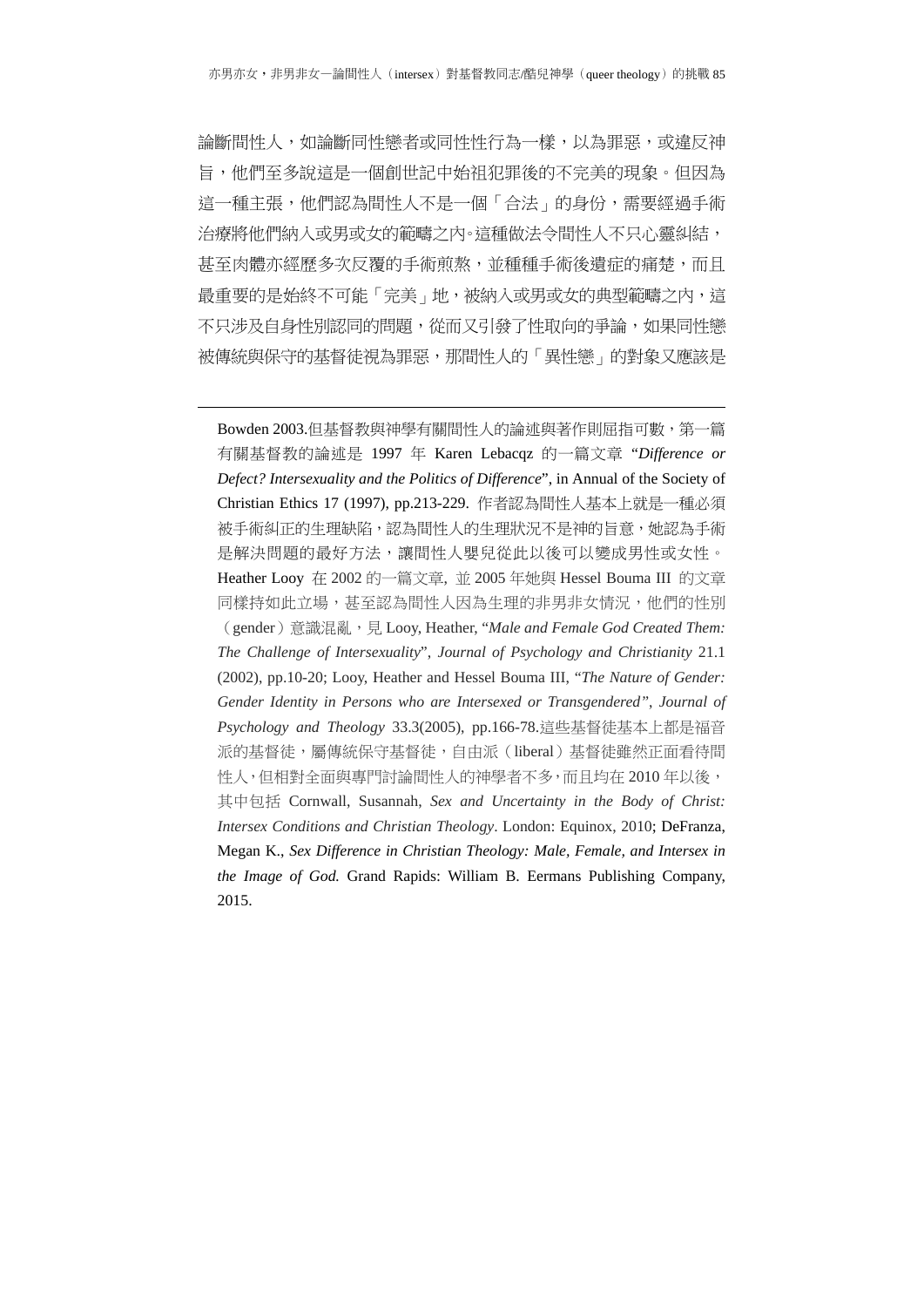甚麼性別?從生理現象而言,間性人非男非女,但同時又可以說亦男亦女, 在異性戀霸權(heteronormativity)思維論述裡,他們愛戀對象的性別又應 是甚麼性別?間性人幾乎無所適從,其兩難在保守的基督教文化與社群中 非同一般。

間性人如今所面對的痛苦與兩難,和過去被高度漠視的事實,源自 社會男女二元分化的社會性別建構預設,並因此說明一個非男即女,非 女即男不是生理事實,性別是一種社會建構,是基於社會意識型態  $(i$ deology)的文化分類,而非生理界自然現象。 $^{20}$ 

但若綜觀人類歷史,我們亦不難發現,縱使現代深受西方社會建構 的性別二元分類也非從來如此,男女二元的模式其實也不是近代的建構。 美國加州大學柏克萊分校的歷史學教授托馬斯拉科(Thomas Laquer)在 其著作《制造性:從古希臘到弗洛尹德的身體與性別觀念》(*Making Sex: Body and Gender from the Greeks to Freud*)中就指出,男女二元性別是一 種意識形態的分類,而非客觀事實或生理的考察結果,與生理器官沒有 直接與必然的關係。<sup>21</sup>

職是之故,不只性別二元分類是社會建構,是意識形態的創造與生 產,因此不屬自然,建基於這種分化的性別倫理亦同樣「不自然」,不

<sup>20</sup> 有關性(sex)與性別(gender)做為一種社會建構最精彩的論述與分析是生 物學家 Ann Fausto-Sterling 的巨著,見 Fausto-Sterling, Ann, *Sexing the Body: Gender Politics and the Construction of Sexuality*. New York: Basic Books, 2000, pp.78,233.

<sup>21</sup> 見 Laqueur, Thomas. *Making Sex: Body and Gender from the Greeks to Freud*. Combridge: Harvard University Press, 1990, p.88. 其原文為 "The history of the representation of the anatomical differences between man and woman is thus extraordinarily independent of the actual structures of these organsor of what was known about them. Ideology, not accuracy of observation, determined how they were seen and which differences would matter."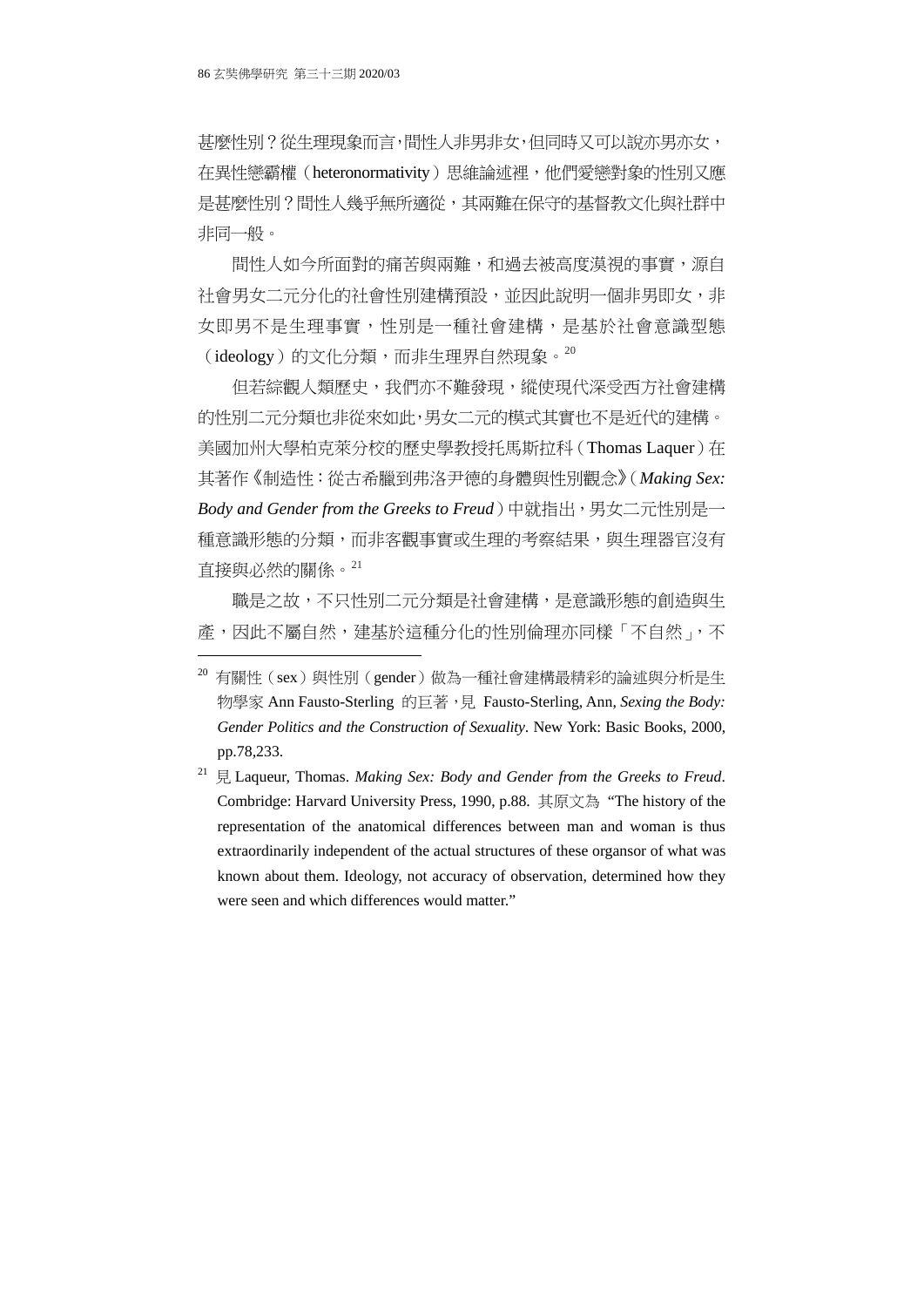過是為了達至社會控制結果的建構與手段。換言之,所謂男女有別的「證 明」其實是源於男女有別的預設,「有別」的事實具為人為建構的文化 意義,是一種建基於非自然事實的價值判斷,是一種意識形態。這亦是 為甚麼晚近性別研究學者,把生理性(sex)與社會性別(gender)區分 開來,前者具有生理事實,但後者則是社會建構的結果,如陽剛與陰柔 完全是一種價值判斷,而以為男性必須陽剛,女性必須溫柔,是社會馴 化的論述,是主宰與統治權力的生產與建構,是權力策略的運作結果。

托馬斯拉科強調,人分為男女兩性的觀念其實是相對晚近的發展, 他指出在古希臘羅馬時代,人類只有單一性(single sex),但有三種不 同的身體,男性身體是最高標準,是最完美的發展,至於女性與 hermaphrodites (雌雄同體)均為次等身體,是發展不全或錯亂的結果; 簡而言之,在一個性的觀念之下,女性是殘缺或不完整的男性 (incomplete male)。為了「印證」這種性別理論,公元第二世紀的醫學 家與哲學家蓋倫(Galen),認為男女其實都擁有同一種性器官,不同的 是女性的器官因發育不全,而不能向外發展而隱含在身體之內,女性的 生殖腺或性腺(gonads)其實就是男性的生殖腺,其差異僅在於前者殘 缺不全,因此次於男性。他認為女性的陰道就是內在的陰莖,子宮就是 女性的陰囊,性別的階級觀念完全反映在人的生理結構之內。

換言之,男尊女卑是自然界不容置疑的真理,因為男女有別,其分 別「明顯」說明女性不如男性。蓋倫的理論不只影響,而且支配歐洲的 醫學理論至少一千年。在這種話語(discourse)底下,強調男尊女卑根 本不是歧視,而是「事實」。托馬斯拉科指出,遲至18世紀這種理論才 被挑戰與唾棄,男女性器官不同,而非健全與不健全之別,因此與尊卑 無關。這是性別不平等的意識形態,操縱生理結構認知最明顯的例子, 是以所謂客觀事實包裝的歧視與不平等話語與知識。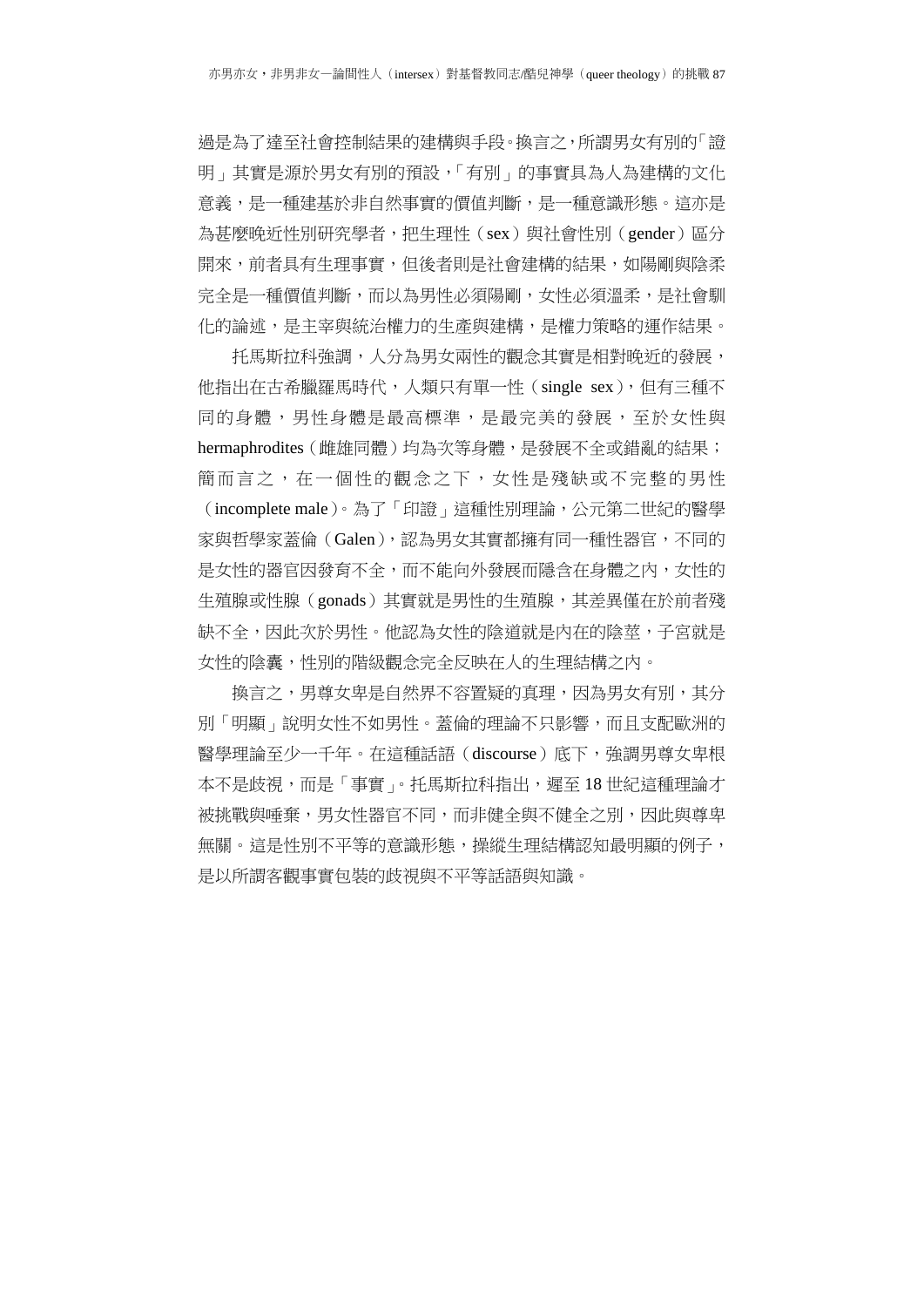## **三、非男非女亦男亦女的間性人(**intersex**)**

性(sex)雖然是生理觀念,具有生物學的基礎,性別(gender)則 與社會文化建構有關,但目前性觀念的兩性模型(two sex model),即女 性(female)與男性(male)非此即彼的二元分化,到底還是一個社會 建構,生物學家 Anne Fausto-Sterling 針對性(sex)純粹為生理觀念的說 法提出強而有力的批判,並且曾經提出五種性別的主張,以修正兩性模 式的不足。<sup>22</sup>

兩性模型根本上就是一個社會建構的概念,而非純粹生理現象,因 為事實上人類不是只有男人或女人,無論是從染色體或生殖器官去界定, 有一群人總是不能完全符合其中之一模型。兩性模型無疑是蓄意遺漏了 這一群人的存在,然後執意切割改造他們與生俱來的身體,並將他們勉 強納入其中之一模型,而且在這一過程中往往沒有徵詢當事人的意見與 看法;縱使醫務人員在此過程中讓當事人或當事人父母參與決策,但往 往依然是提出二者取一的選擇。職是之故,關鍵不在徵詢,關鍵是以為 兩性模型自然,以為生理是事實,但卻吊詭地不能接受自然界的事實, 以為有些身體結構是「錯誤」的,雖然這種生理結構除了與社會文化有 所衝突,但完全不影響當事人的生活能力!  $^{23}$ 

<sup>&</sup>lt;sup>22</sup> 見 Fausto- Sterling, Ann, "The Five Sexes: Why Male and Female Are Not Enough", The Science 33.2 (Mar.-Apr.1993),pp.20-24. 這篇短文當時在社會與 學界引起頗大爭論,後來作者澄清這是屬於一種旨在挑衅(provocative)的 建議,但堅持其兩性模型不足的立場。

<sup>&</sup>lt;sup>23</sup> 中文第一本有關間性人告白的著作是香港細細老師在 2017 年,由香港:明 窗出版社出版的《性別告白》,書中作者以間性人的身份訴說自己的成長故 事,道出間性人不為人知的辛酸歷程,除了肉體屢經手術折磨,也包括了間 性人的心靈如何因為社會在現有兩性模型的觀念之下由於無知和偏見而歧 視所受的傷害。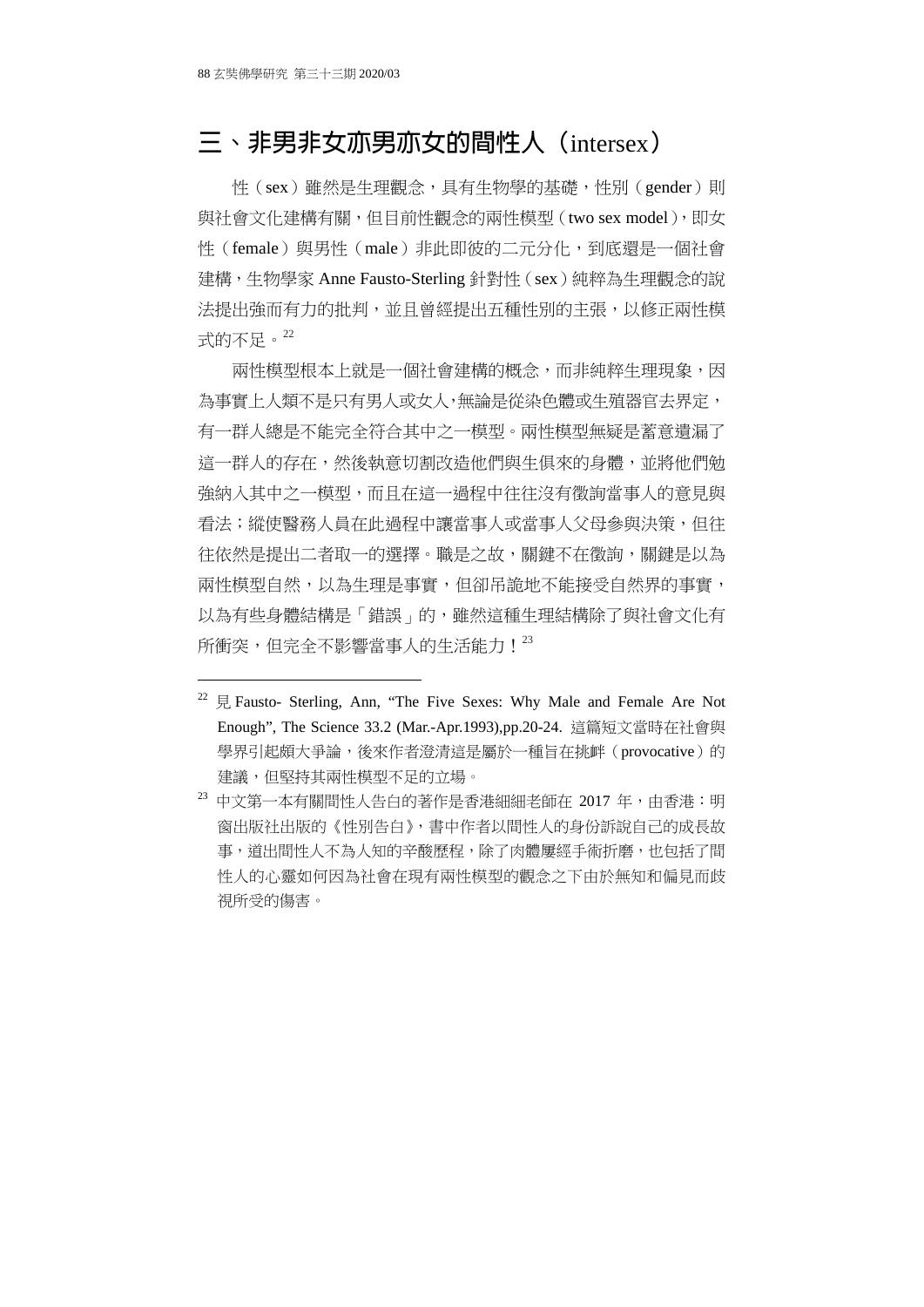明顯的,這種對生理的改造是一種性別的操作,其操作性恰恰說明 無論是性(sex)抑是性別(gender),均是社會文化虛構的概念與認知。

雖然社會學家與社會科學家(social scientists)強調社會建構理論 (social constructionism),但不意味社會上或世間所有事均為社會建構, 或都可以被社會建構,都可任由社會人自由操縱或擺佈,尤其是性別, 其中一個最著名的例子就是 1965 年發生在加拿大的個案<sup>24</sup>。

一旦以為兩性模型為「自然」與「事實」,不能被完美地納入其中 之一模型的非男非女,或亦男亦女的間性人,無疑等同不自然,根本就 是反常, 必須以種種技術糾正與渠道來改造, 以符合社會「事實」。這 種把異常(unusual)當作不自然(unnatural),再等於錯誤或宗教上的罪 (sin),是社會建構與規訓一套複雜規則的陳述,是社會統治與控制的 策略(strategy),是一種推理性的話語實踐(discursive practice),往往 與事實沒有必然關係,「事實」與「自然」不過體現知識體與權力的關 係,是一種權威話語。換言之,間性人是少數,少數意味有別於大眾的 異常(unusual),但不等於不自然,更不應視為罪或罪的結果。這恰恰 是許多保守與傳統基督徒的問題,縱使不以為我們必須或可能糾正間性 人的生理情況,以使他們符號性別二元分化的其中之一模型,或不以此

-

<sup>&</sup>lt;sup>24</sup> David Reimer 1965 年生於加拿大, 在嬰孩時他的陽具在割包皮時被醫生一時 不慎割斷,結果醫生與父母決定把他當女嬰扶養,並在他 22 月大時為他進 行性轉換手術 當時著名的心理學家 John Money 是有關個案的心理醫生,他 在報告中表示有關孩童的性轉換成功,身心靈成長就如一般女性一樣,但事 實完全不是如此,當事人在青春期知道自己的過去經歷後,毅然決然改變身 份為男性,但其成長一直出現問題,後在自殺身亡。他的故事說明性別不是 當時一般社會科學家所認為是屬於可任意操縱的社會建構。他的故事可見 Colapinto, John, *As Nature Made Him: The Boy Who was Raised as A Girl*, New York: Harper Perennial, 2013, pp. xi-xvii.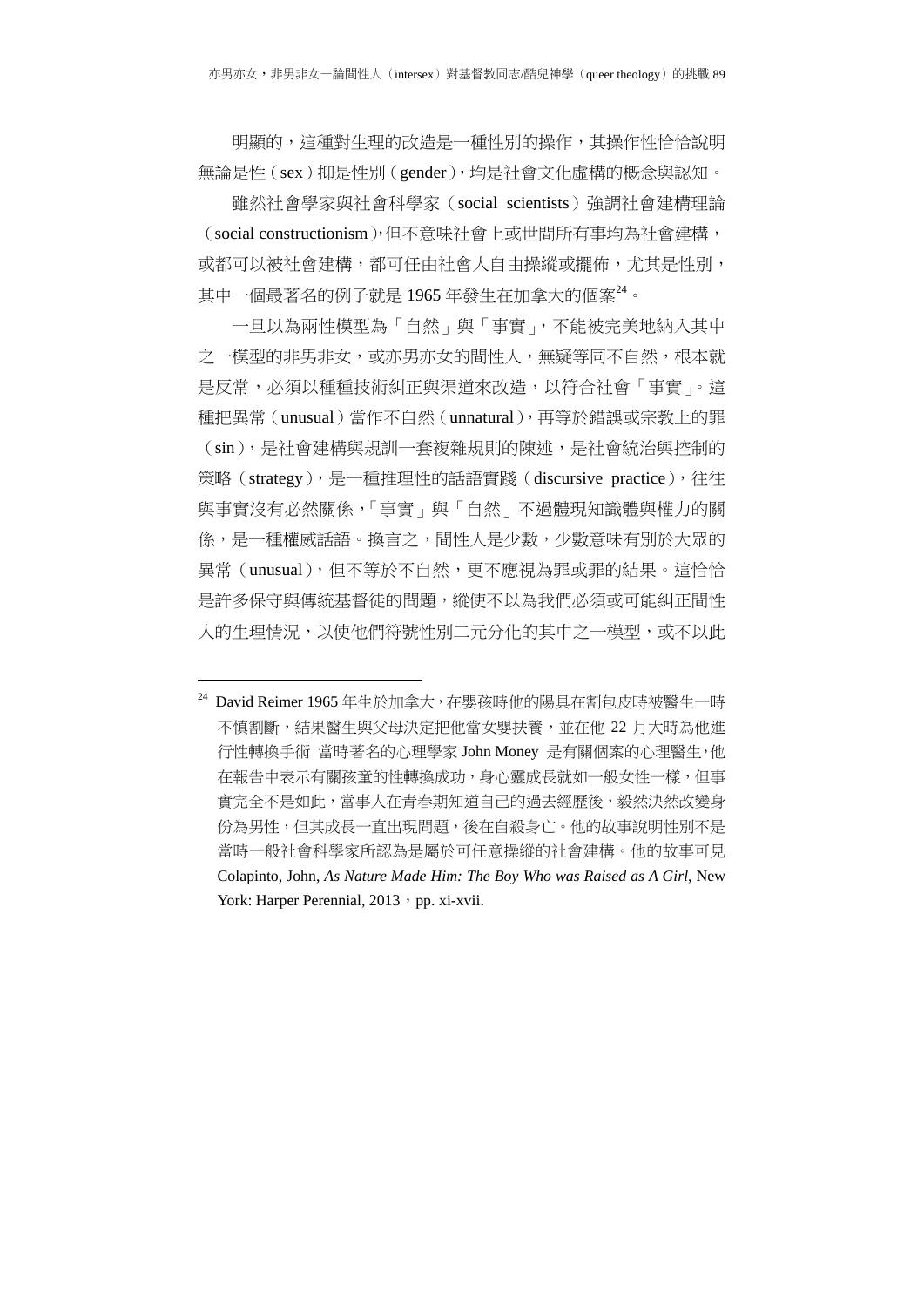禁止他們成為基督徒,但還是以為間性人是人類始祖犯罪後的結果,他 們的性別不是神原初的旨意。<sup>25</sup>

# **四、聖經創世記與卡爾巴特(**Karl Barth**)的性別 神學**

生物學家 Anne Fausto-Sterling 與性別研究學者 Gordene Olga MacKenzie 不約而同,把兩性模型的謬誤源頭指向基督教信仰。傳統與 保守的基督徒以聖經創世記第一章和第二章的經文為基礎,強調上帝創 造男又創造女,因此世人只有男女二性,非此即彼;這種信仰又以異性 戀婚姻和關係強化;職是之故,男女兩性是神的創造初衷,異性戀是神 的旨意,所有其它有別於異性戀的愛戀與關係,不只異常,而且違反自 然,是錯誤與罪惡的,必須悔改,否則自取滅亡。一旦異性戀形成一種 絕對標準的霸權(heteronormativity),就更鞏固了非此即彼的兩性模型, 兩性模型此時就被界定為規則的標準與基礎,從此衍射出一種社會秩序、 一種相關性,甚至一種地位;兩性模式成為了異性戀霸權的話語載體, 而異性戀霸權不只是兩性模型的結果,也是兩性模型的功能。

<sup>25</sup> 這是基本上傳統保守基督徒或基督教福音派的立場,他們以為存在於自然界 或天生的未必證明是神的旨意,因為人類始祖亞當和夏娃犯罪與墮落以後, 罪進入這個世界,扭曲神的創造和旨意,這包括人的生活經驗與生理狀況。 這也是 Heather Looy 與 Hessel Bouma III 的立場, 見 Looy, Heather and Hessel Bouma III, "TheNature of Gender : Gender Identity in Persons who are Intersexed or Transgendered", *Journal of Psychology and Theology* 33.3(2005), pp.166-178. 福音派神學家 Jennifer Anne Cox 甚至認為間性人死後在天堂裡, 神會重新塑造他們的身體,讓他們成為完全的男人或女人,見 Cox, Jennifer Anne, *Intersex in Christ : Ambiguous Biology and the Gospel,* Eugene: Cascade, 2018, pp.127-153.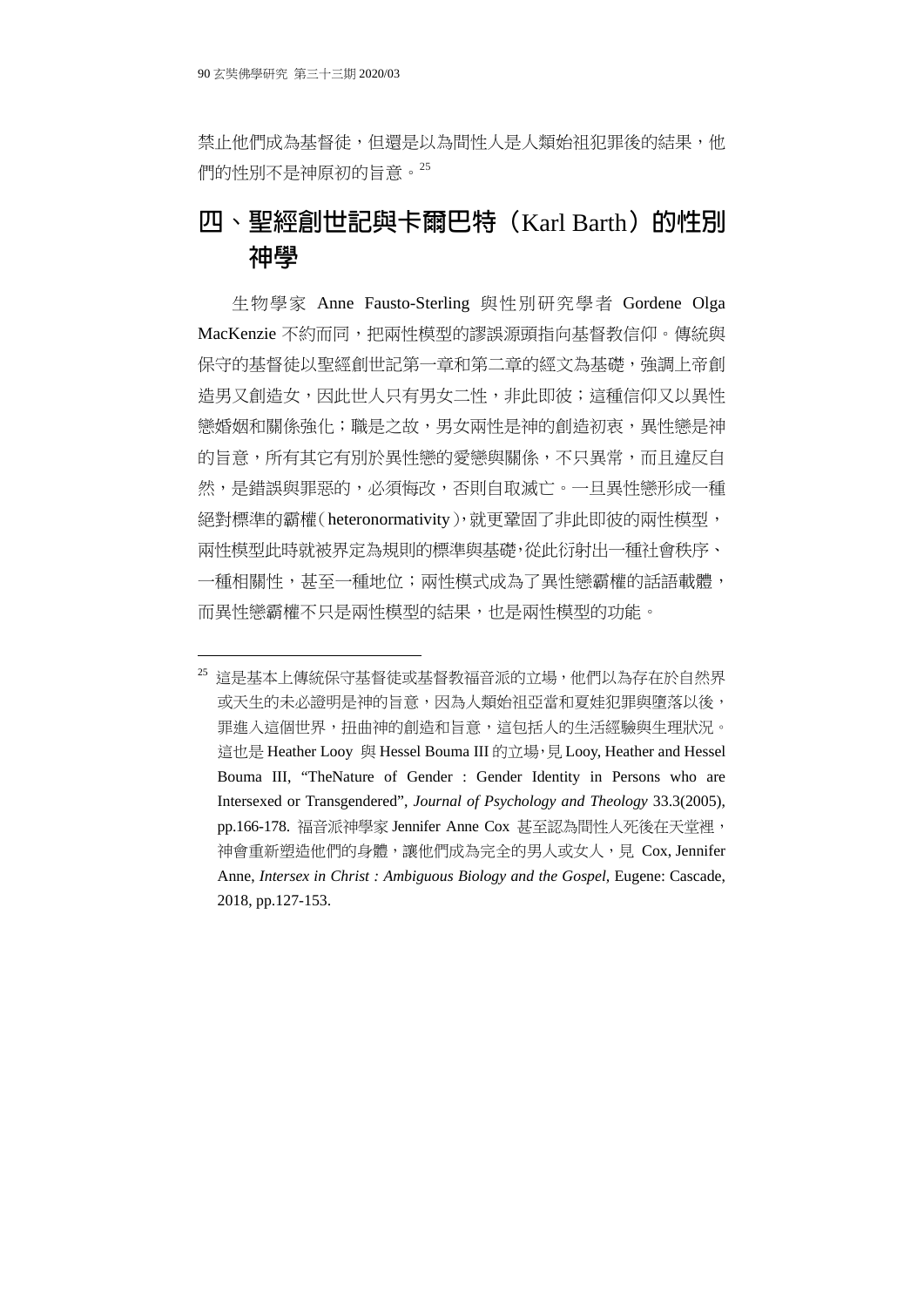毋庸置疑,在聖經記載均是歷史事實,一字一句絕對無誤的神學語 境中,創世記的創世故事為兩性模型與異性戀霸權,提供了實證性的基 礎。保守基督徒把創世故事的陳述意識當做客觀知識,把創世故事當作 實證現象的認知結構,因此發展出了道德評價系統,不只發展出兩性(sex) 相連的關係原則,建構出僵化的性別(gender)角色,同時也排斥異性 戀以外的關係,亦排斥了間性人。

在進入 21 世紀以後,巴特對創世故事的批判解讀與詮釋,在西方 世界屢遭基督教女性主義<sup>26</sup>者和女性神學家批評。巴特在其神學巨著《教 會教義學》引用創世故事說明神造男造女兩個性別,他強調上帝造男造 女的心意,其實也反映了上帝有男有女的形像,因為根據創世記第一章 第 27 節 「上帝就照著自己的形像造人,乃是照著祂的形像造男造女」, 他因此斷言上帝按祂的形像與樣式造男造女,說明男女的關係是一種互 補的關係(complementarity),這種關係也是神創造的原始心意。他進一 步推論陳述男女需要彼此以成為完全的人(completely, fully human), 上帝不只是創造男人女人,祂其實亦是在創造一種秩序,人是或男或女, 而男人的特徵是在他與女人特殊的關係中表現出來。

巴特對創世故事的解讀與詮釋,基本有兩大問題:第一,這觀點完

-

<sup>&</sup>lt;sup>26</sup> 見 Muers, Rachel, "A Question of Two Answers: Difference and Determination in Barth and von Balthasar", Heythrop Journal 40.3 (July 1999), pp.265-279.; Sonderegger, Katherine, "Barth and Feminism", in John Webster (ed.), The Cambridge Companion to Karl Barth (Cambridge: Cambridge University Press, 2000), pp.258-273; Fiddes,Paul S., "The Status of Woman in the Thought of Karl Barth", in Janet Martin Soskice (ed.), After Eve: Women, Theology and the Christian Tradition (London: Marshall Pickering, 1990), pp.138-155; Blevins, John, "Broadening the Family of God: Debating Same Sex Marriage and Queer Families in America", Theology & Sexuality 12.1 (Sept. 2005), pp.63-80.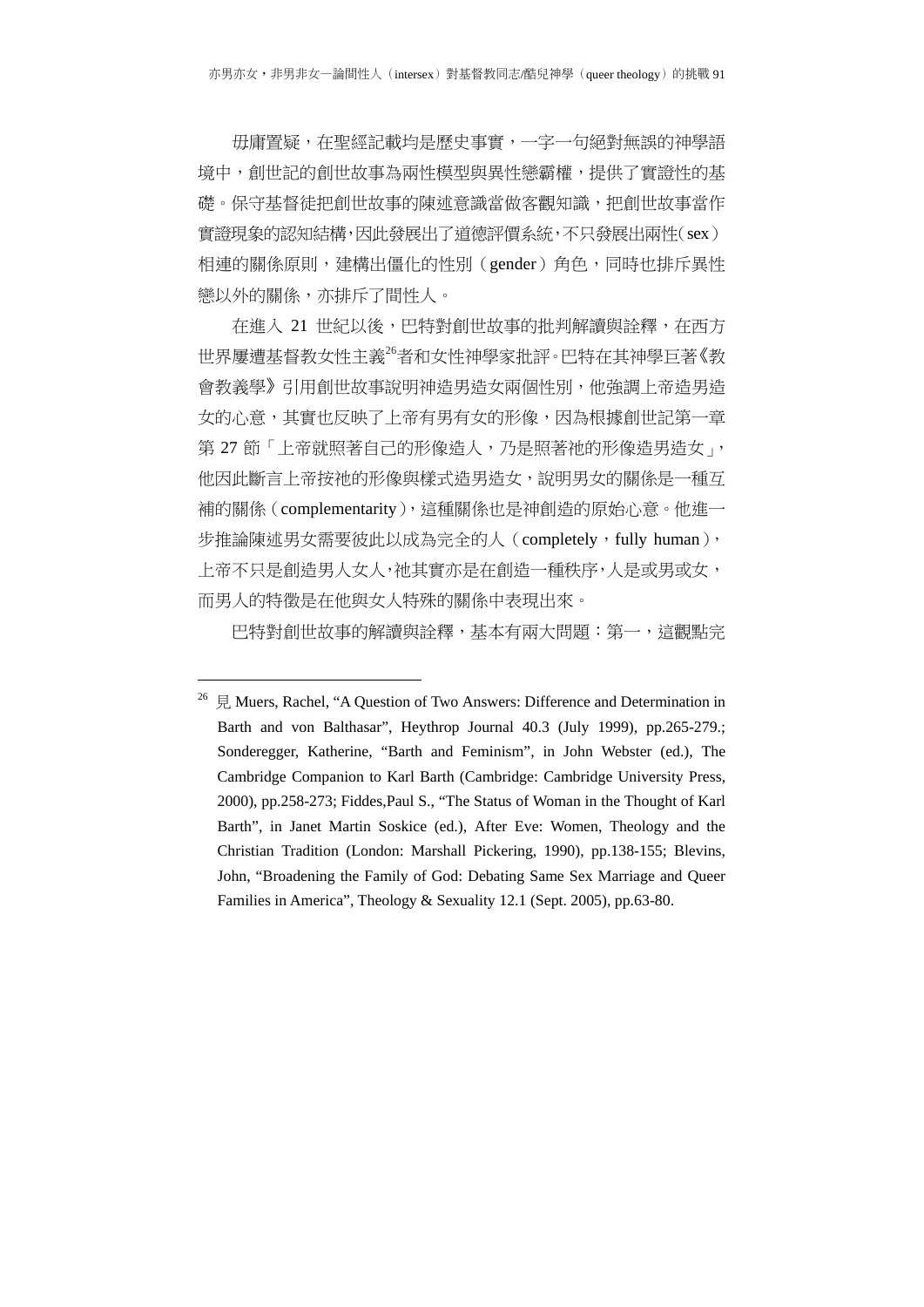全不符合事實,即世人因此或男或女,不可能非男非女或亦男亦女,但 在現實世界中的人類不只是男女二性,非此即彼,這種對聖經的詮釋完 全漠視與否定了間性人的存在!

巴特或許在寫作時完全沒有間性人的概念,純粹對間性人無知,所 以沒有考慮到這一點, 但身為 20 世紀的德國神學家, 他對跨性別與同 性戀肯定有一些概念,所以他在其著作中進一步論述「由於人被神創造 為或男或女,人在神面前是非此即彼,神對人的旨意與要求也反映在這 種情況之中,神要求人真實地(genuinely)與完全地(fully)成為男或 女,而人也必須承認與接受他的性別,而不是去否定它,人也必須接納 性別的局限,而不是尋求其它方法去超越性別」<sup>27</sup>。這一觀點不只反映 他反對人跨性別,同時也可以合理化僵化的性別角色。但甚麼叫「人也 必須接納性別的局限」?這局限是人為的還是天生的?是先天生理現象 還是後天文化因素?在 20 世紀中葉,甚至在 21 世紀的今日,還是有人 以為女人不應成為領袖,或以為男人是一家之主,或相信女人必須順服 男人,或女人不能成為宗教領袖,不能被按立為神職人員,在 20 世紀 60 年代,有些國家甚至禁止女性投票,競選公職,甚至獲得開車執照, 凡此種種,都是「性別的局限」?這種「局限」是否如他所言都不應被 突破?

至於男人應該愛女人,女人應該愛男人,是否也是性別的局限之一 種?明顯的,對於保守與傳統基督徒而言,這正是性別的特徵之一,所 以同性戀是違反神創造男人與女人旨意的罪惡。

再進一步引伸,這種男女二性非此即彼的性別觀,也否定了間性人 存在的合理性。如果巴特在其寫作過程中,的確有意識到間性人的存在,

<sup>&</sup>lt;sup>27</sup>  $\boxplus$  Barth Karl. Church Dogmatics III/1: The Doctrine of Creation. Edinburgh: T & T Clark, 1961, 第 149 百, 這是筆者根據英譯本做出的中文翻譯。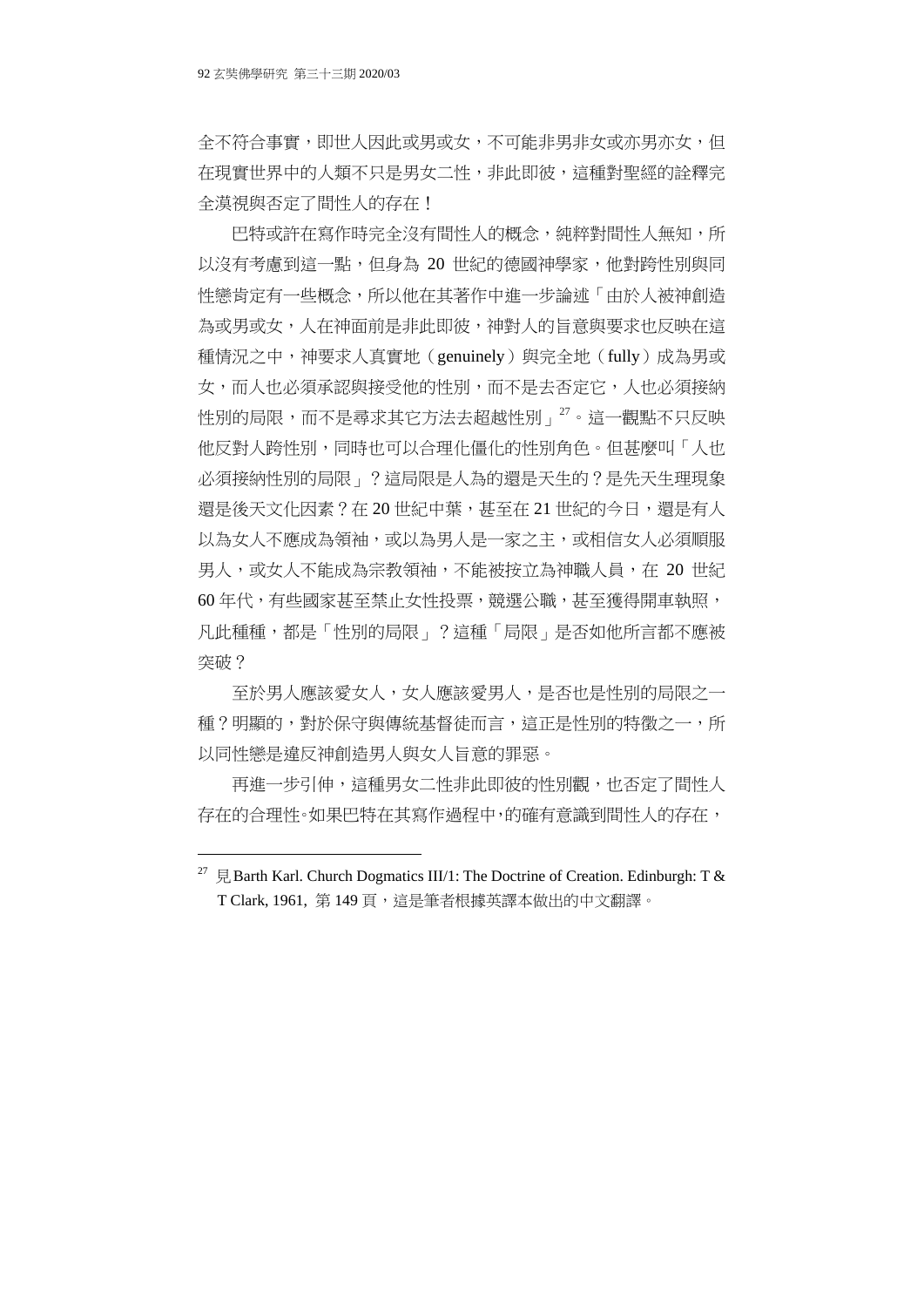那他的觀點恐怕是間性人必須在男女二性中選擇其一,但間性人面對的 難題是他該如何選擇才可能做一個「真實地與完全地」男性或女性?間 性人根本沒有「真實與完全」的生理條件去做這種選擇,如果他的確有 間性人的概念,他豈非在強人所難?

巴特建基於創世故事的兩性神學,其實一直為女性主義神學家所詬 病,因為他強調「男人和女人不應等同(equated),他們的關係也不應 被倒轉過來,他們處於一個順序關係……,如果男人與女人不依從這種 次序,就會產生紊亂……。」<sup>28</sup>巴特沒有明言男尊女卑,但他男女有別, 男主女從的兩性關係觀念是明顯的,他甚至說「男人和女人就如 A 和 B, 不是 A 和另一個 A」,而這種 A 和 B 的關係就是「女人追隨男人的主動 性(initiative)」<sup>29,</sup>而這種屬於神旨的男女關係是必須在或男或女的兩 性模型中乃可能實現;換言之,他的兩性神學觀或他的人論,完全是有 意或無意否定間性人的存在。

巴特兩性關係神學的最大問題是,他的神學純粹從一個,作為文學 故事或神話故事的創造故事30出發,這不只缺乏客觀事實為基礎,甚至 違反事實,無論是性別二元模型或異性戀霸權,或僵化的性別角色觀, 都不過是由既得利益者,藉由權力生產的形而上的意識形態,完全主觀 營構。在理性與科學的時代,神學如果要被人尊重,它必須與科學一樣,

-

<sup>28</sup> 見 Barth Karl. *Church Dogmatics III/1: The Doctrine of Creation*. Edinburgh: T & T Clark, 1961, 第 169 頁, 這是筆者根據英譯本做出的中文翻譯。

<sup>29</sup> 見 Barth Karl. *Church Dogmatics III/1: The Doctrine of Creation*. Edinburgh: T & T Clark, 1961, 第 171 頁, 這是筆者根據英譯本做出的中文翻譯。

<sup>30</sup> 有關創世記中創世故事的虛構性與解讀,可參聖經學者 Peter Enns 的多本著 作:Enns, Peter, *The Evolution of Adam*, Grand Rapids: Brazos Press, 2012, p.3; Enns, Peter, *How the Bible Actually Works*, Toronto: HarperCollins, 2019, pp.3-22.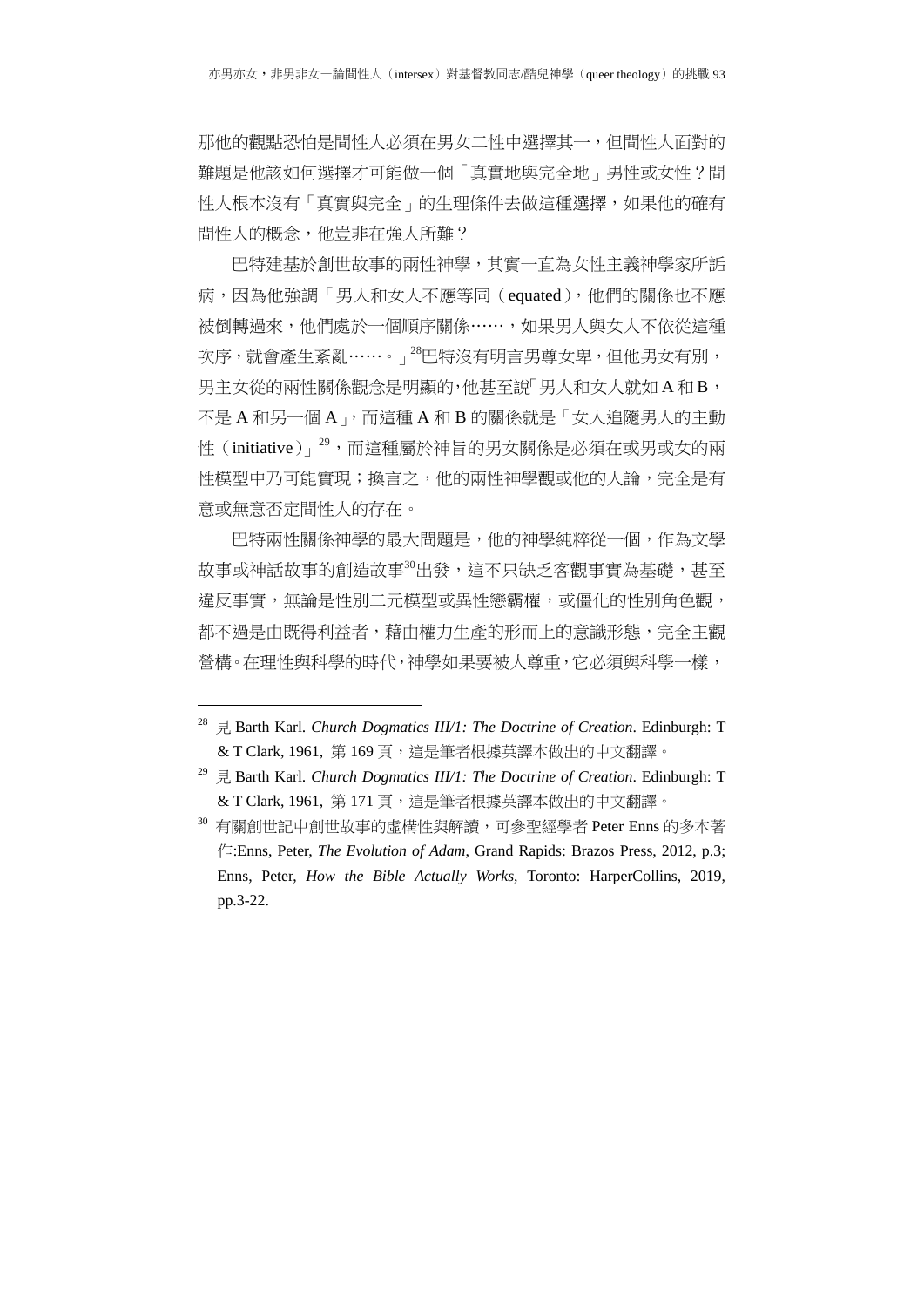如神學家托倫斯所言,以認識真實為目的,而且不能脫離現實世界。無 論是人文科學或社會科學或自然科學,除了理性表達知識,就是必須建 基於現實或已知的真實進行論述,而非根據虛構的故事,在完全違反邏 輯原則與事實的情況之下言所欲言。

托倫斯在其名著《神學的科學》中說得再直接不過,「科學認識是 這麼一種情形,在其中,我們將事物的內在合理性揭示和表達出來,一 如我們讓所探究的實在,在追問下呈示在我們面前,並讓自己的頭腦聽 從於,這些實在之間的種種本質聯繫和秩序」<sup>31</sup>。托倫斯認為神學堪與 科學媲美,也可以被稱為科學,除了它尋求終極的真實,而其方法論也 是經驗客觀的,或至少不能完全沒有客觀的事實經驗,或完全違反已知 的客觀知識與事實。巴特兩性神學最大的問題,恰恰就是不但沒有以客 觀事實為基礎,純粹父權社會的意識形態,而且完全忽略間性人的存在, 其人類或男或女就是一個違反已知科學知識和事實的預設。

巴特的聖經觀與傳統保守基督徒的聖經觀,其實並非同出一轍,他 不以為聖經是「神的話」,或聖經絕對無誤,<sup>32</sup>但他對創世故事的解讀完

<sup>31</sup> 見托倫斯,《神學的科學》(北京:中國人民大學出版社,2003 年),頁 5。

<sup>32</sup> 巴特在接受採訪,被詢及聖經是否絕對無誤,無論從神學或歷史事實的角度 而言時,他回答聖經始終還是由人執筆撰寫的,所以不能避免歷史文化的局 限,聖經因此不是絕對無誤或所有的記載與教導都是絕對無誤的,唯有神才 是無誤,唯有耶穌才無罪,原文為" The Bible has proved and will prove itself to be a true and fitting instrument to point man to God and his work and his words, to God who alone is infallible. Since the Bible is a human instrument and document, bound and conditioned by the temporal views of nature, of history, of ideas, of values, it to that extent is not sinless, like Jesus Christ himself, and thus not infallible, like God**.** No wonder that seen from the perspective of the worldviews and the concepts of other ages; the question may arise whether we have to conclude that the Bible is not solid. I should never say such a thing, but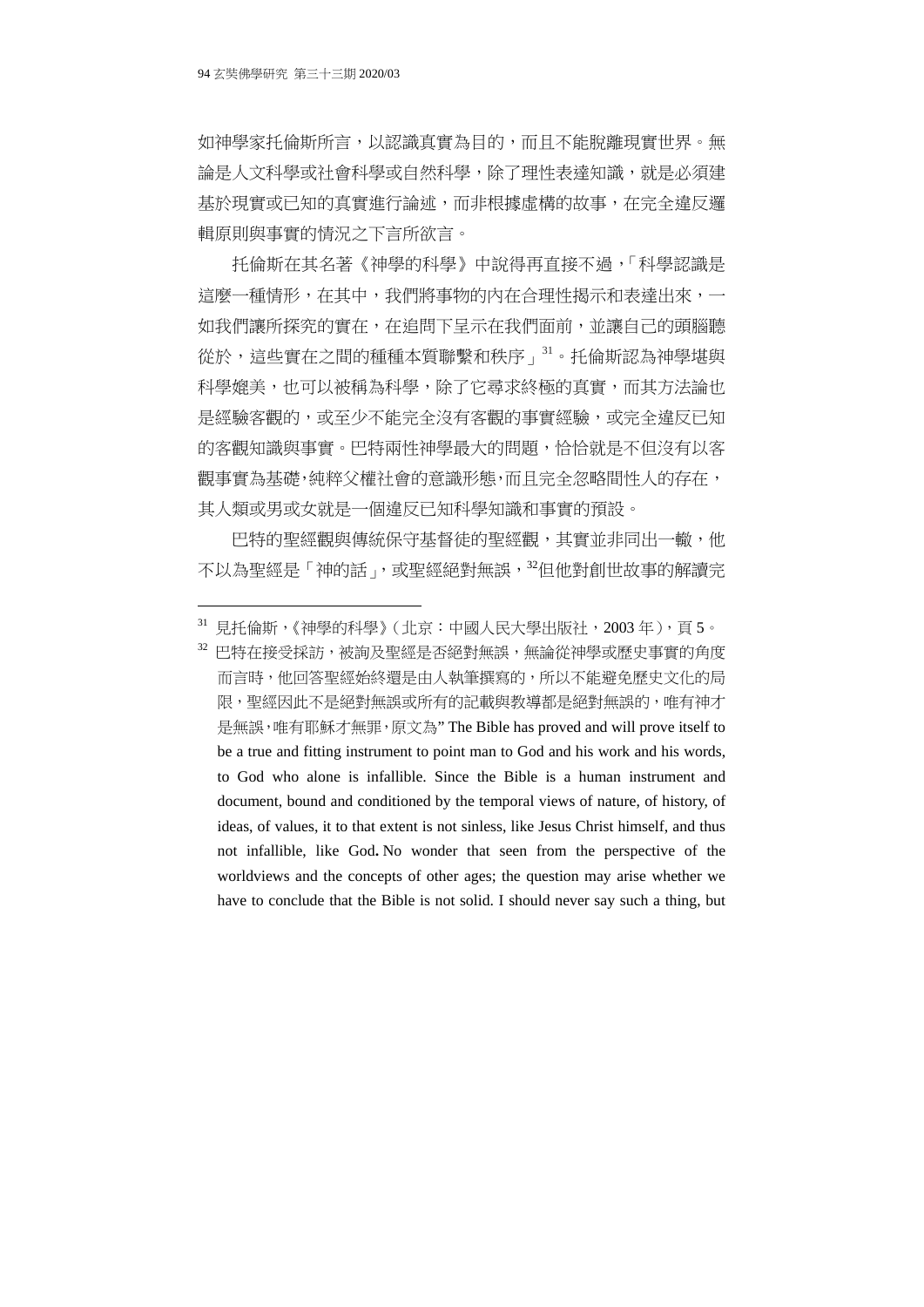全能被傳統基督徒接受,因為他並未批判性地把創造故事當神話故事來 處理,在這一點上完全符合了傳統與保守基督徒的需求;換言之,若讀 者對巴特的聖經觀或神學完全沒有接觸,僅從他對創世故事的詮釋來認 識他,則完全不可能從中知道,他反對聖經無誤論或以為創造故事是神 話。

許多同志神學家與酷兒神學家,包括許多對同志友好的基督徒的問 題是,依然把聖經當作從天上掉下來的神言,以為聖經所記載的故事都 是歷史事實,但又自相矛盾地以為,它們超越歷史文化語境之永恆不變 的真理,我們就很難擺脫幾千年以前的人,在未來科學與理性啟蒙的價 值觀,結果基督教會一直以來都以舊的價值觀反對新的時代,不斷以真 理自居,然後被社會慢慢糾正過來,從過去對異教徒的態度、對奴隸制 的看法、對性別角色的觀點、對同性戀與婚姻平權的立場,傳統教會一 直都在重蹈覆轍;這現象其中最吊詭與諷刺的是,這些正在以聖經反對 新觀念的人,過去不少都是與保守者對抗的改革者,但一旦他們所相信 的成為主流之後,他們又用過去他們反對的人的說詞去反對後來者。這 種現象其實不難理解,因為他們從來沒有整體批判性的聖經觀,只有局 部批判精神去閱讀聖經某段經文;換言之,一旦面對相對新的課題,他 們又掉入保守與傳統基督徒的思想窠臼,以聖經為真理自身去反對新的 觀念。

創世故事根本不是歷史事實,它是一個宗教故事,有關這一點當代

-

would admit rather the occurrence of certain, let us say, tensions, contradictions, and maybe if you prefer, "errors," in its time-bound human statements." 見 Froehlich, Karlfried, *Barth in Conversation*, Louisville: Westminster John Knox Press, 2017, p.179.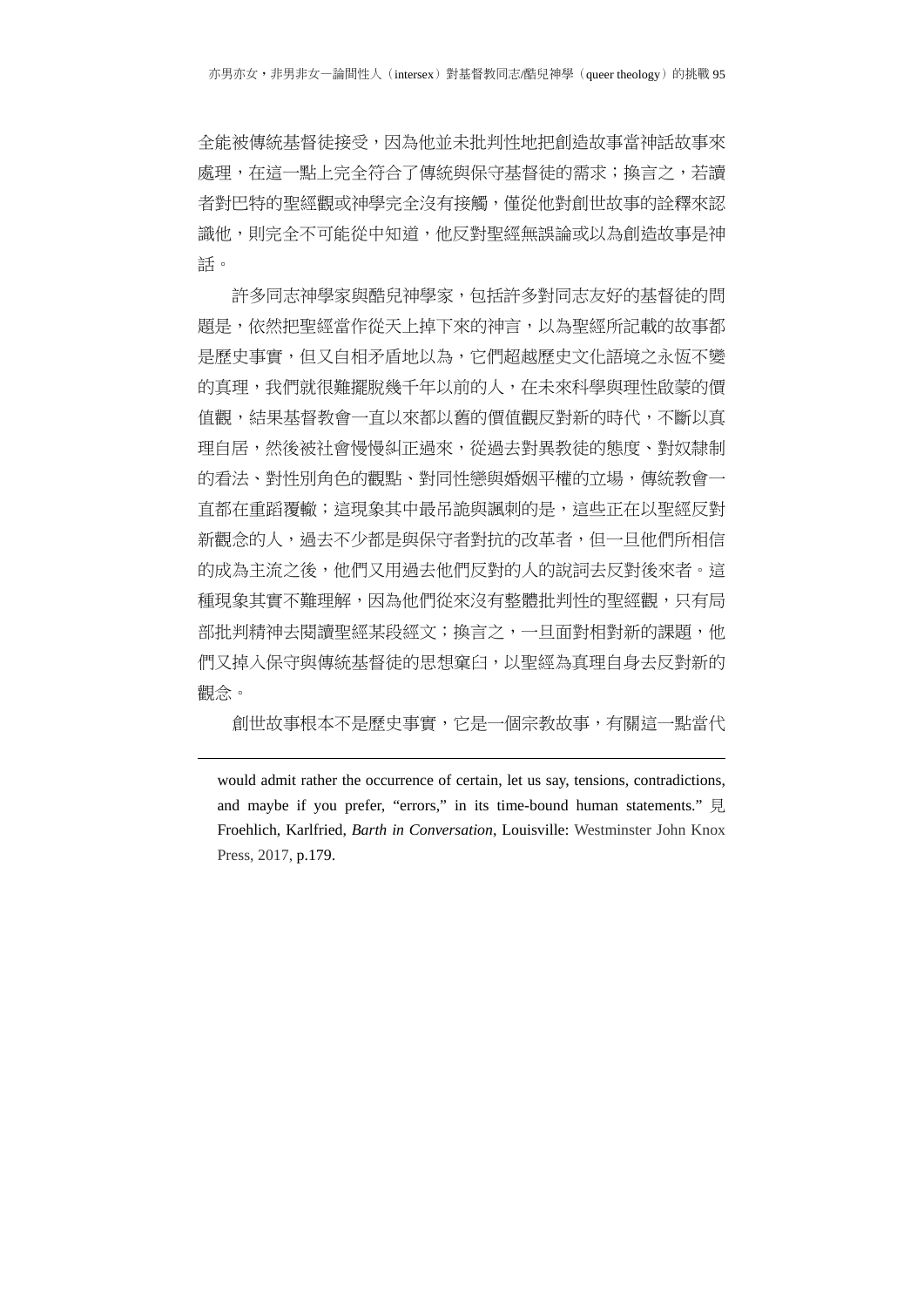已有不少聖經學者提出強有力的說明,並闡述在這對聖經新的理解之下, 如何科學與理性地閱讀聖經,而不會因為迷信聖經而以聖經為攻擊異己 的工具。

## **五、結論**

間性人的存在和他們所面對的問題提醒基督徒,我們必須發展更激 進的酷兒神學。酷兒神學不只超越同性戀神學,不只開展包容間性人的 聖經詮釋,而是直接挑戰做為宗教文本的聖經在傳統基督教至高無上地 位的神學觀點。

本文旨在論證這種傳統聖經觀其實大有問題,傳統與保守教會今日 必須藉著,今日同性戀者與間性人對傳統教會的衝擊,重新思考與批判 這種聖經觀。與此同時,本文亦指出,其實不只反同基督徒與反同教會 擁有這種錯誤的聖經觀,甚至連許多同志基督徒與同志教會,亦未突破 這種謬誤,他們與反同基督徒不同的恐怕僅是他們不認為聖經反同;換 言之,他們對聖經的看法,若非與反同教會大同小異,就是同出一轍, 不同的僅是對有關經文的詮釋。

神學不是主觀的思想遊戲,神學如科學一樣,不能脫離客觀事實; 一直以來我們的社會無論是針對,性、性別或性別倫理的論述,其實不 外是以詞語遊戲去擴張和裝飾虛構的社會建構,以自然(nature)之名 合理化虛構的結構,然後擴張其為自然的(natural),再進而糾正一切反 常與異常(naturalization); 許多人, 包括基督徒, 亦是以這種方式構想 出不容人挑戰與置疑的「真理」。但虛構的真理沒有穩定性、永恆性、 完美性,它經不起事實的拷問,必然在拷問的過程中,在一連串的斷裂、 混亂和冗長的細論中曝露出來。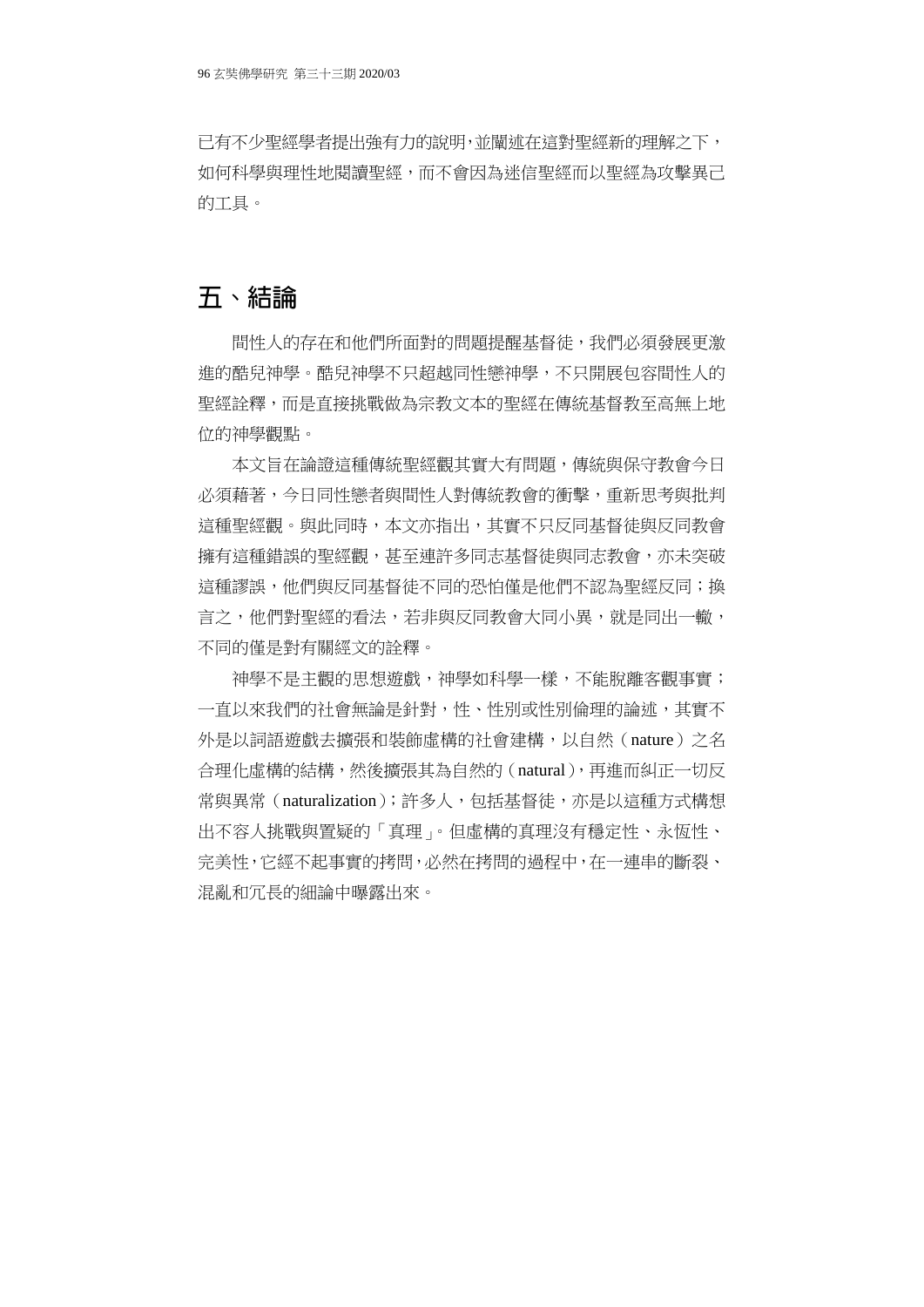酷兒神學從酷兒理論(queer theory)汲取理論資源養份,而酷兒理 論從其顛覆主流與挑戰僵化的本質而言,必然是一個沒有終結的理論<sup>33</sup>; 有鑑於此,毫不批判地接受聖經無誤論為神學原則,以為信仰絕對無上 之權威,而非更激進地批判聖經並發展更激進的酷兒神學<sup>34</sup>,這種窮於 回應保守基督徒並提出替代式(alternative)詮釋的進路,與對歷史批判 學(historical criticism)的過分信任35,不僅是當下許多同志基督徒神學 的致命傷,亦使這種同志神學不由自主地演化,為另一種以聖經反對異

-

<sup>33</sup> 酷兒理論嚴格來說不應被稱為理論,因為它不是一種「理論」,更恰當的說 法應是指一種做理論的方法與姿態;因此源自於酷兒理論的酷兒神學亦當如 此, 一旦僵化定格, 就成為酷兒理論/神學聲討批判的對像。「酷兒」亦不 是一種如同異性戀或同性戀一樣的「身份」,它其實反一切僵化不變的身份, 因此酷兒理論是一種批判絕對概念與主流的姿態或精神,有關這方面的論述, 見 Judith Butler, *Bodies that Matter: On the Discursive Limits of "Sex"* New York: Routledge, 1993, pp.169-185.

<sup>34</sup> 更激進的酷兒神學不只是強調同性戀不是罪,而是更深刻地強調性/向 (sexuality)公義,反對任何以聖經為由對性/向獨斷的壓制與污名化,反對 階級分化的思維模式(binary and hierarchical reasoning)。

<sup>35</sup> 歷史批判學又稱高等批判 (high criticism), 它旨在研究歷史文獻的起源,透 過文本的文化歷史背景與架構,了解文本意義。歷史批判學始於 17 世紀, 並成熟於 19世紀,之後強勢引導聖經研究學;但在 20世紀末開始,這方法 論亦開始遭受批判,不少學者指出我們不可能絕對掌握文化時代背景,並以 為我們可能藉此絕對了解或還原作者創作文本的意義,有關歷史批判的價值 與局限,可參閱由 Christopher M. Hays 和 Christopher B. Ansberry 主編的 Evangelical Faith and the Challenge of Historical Criticism (Hays, Christopher M. and Ansberry, Christopher B.. (Ed.)*Evangelical Faith and the Challenge of Historical Criticism*. Grand Rapids: Baker Academic, 2013, pp.204-222.)與 Brooten, Bernadette J. *Love between Women: Early Christian Responses to Female Homoeroticism*, Chicago: University of Chicago Press, 1996, pp.9-13.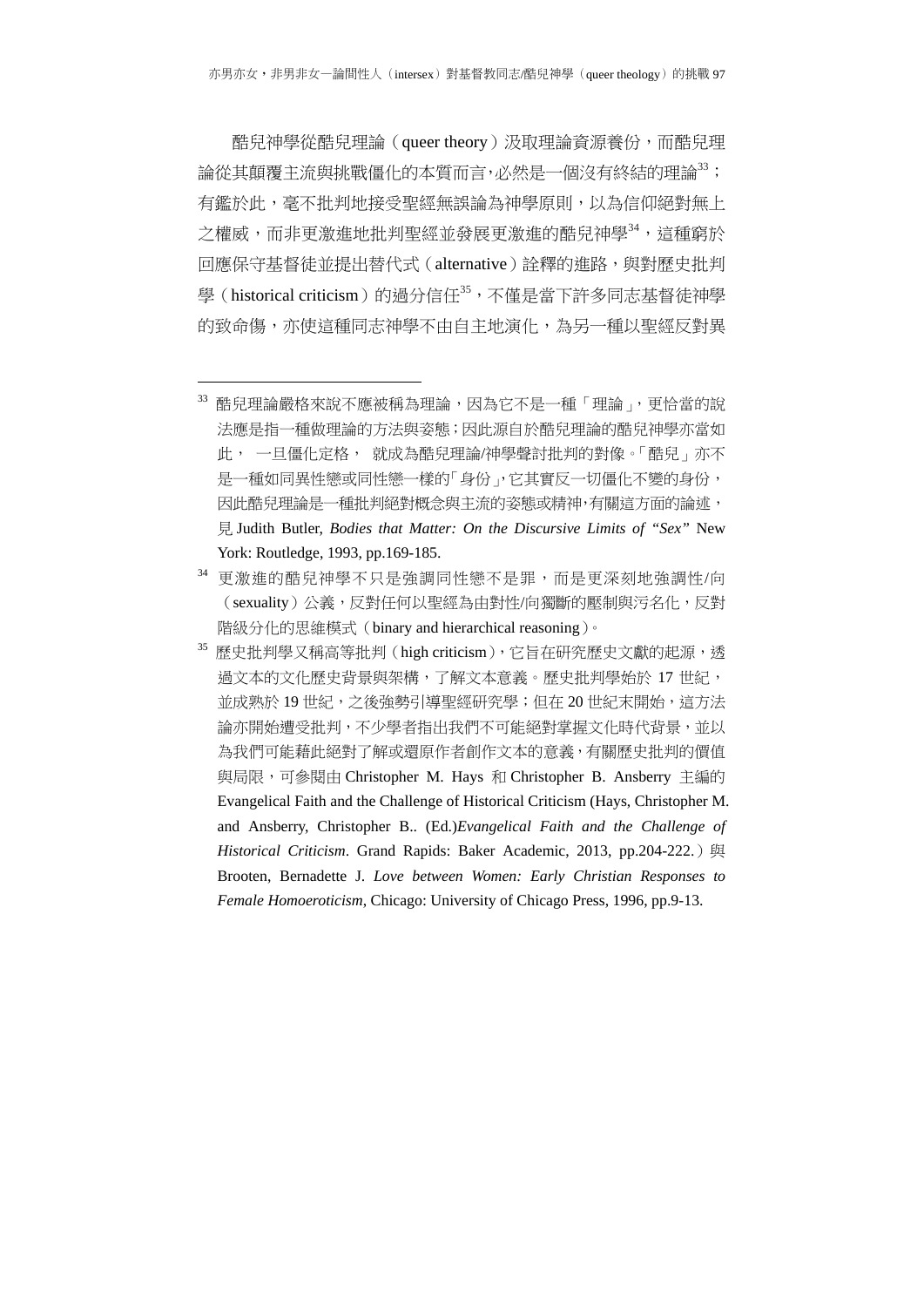己的霸權。36

### **參考書目**

#### 一、專書

-

饒孝柏,《聖經的無誤與難題》,台北:校園出版社,2004 年。 細細老師,《性別告白》,香港:明窗出版社,2017 年。 托倫斯,《神學的科學》,北京:中國人民大學出版社,2003 年。 歐陽文風,《同志亦基督徒》,台灣:台灣好世協會,2017年。 歐陽文風,《一切水月一月攝:論宗教多元思想》,台北:秀威資訊,2017 年。 周華山,《同志神學》,香港:次文化堂,1994 年。

王永信,《真道手冊》,香港: 大使命中心,2013 年。

- Barth Karl, Church Dogmatics III/1: *The Doctrine of Creation.* Edinburgh: T & T Clark, 1961.
- Besen Wayne, *Anything but Straight: Unmasking the Scandals and Lies behind the Ex-Gay Myth.* New York: Harrington Park Press, 2012.
- Brooten Bernadette J,*Love between Women: Early Christian Responses to Female Homoeroticism,* Chicago: University of Chicago Press, 1996.
- Bowden John, *Karl Barth: Theologian,* Eugene: Wipt and Stock Publisher, 1983.

<sup>36</sup> 不少基督徒已不再反同,但卻反對多元家庭與多元或開放性關係,反對者中 包括許多同志基督徒,其反對的論述與之前反同基督徒的反同話語類似,均 純粹以聖經合理化一切反對立場。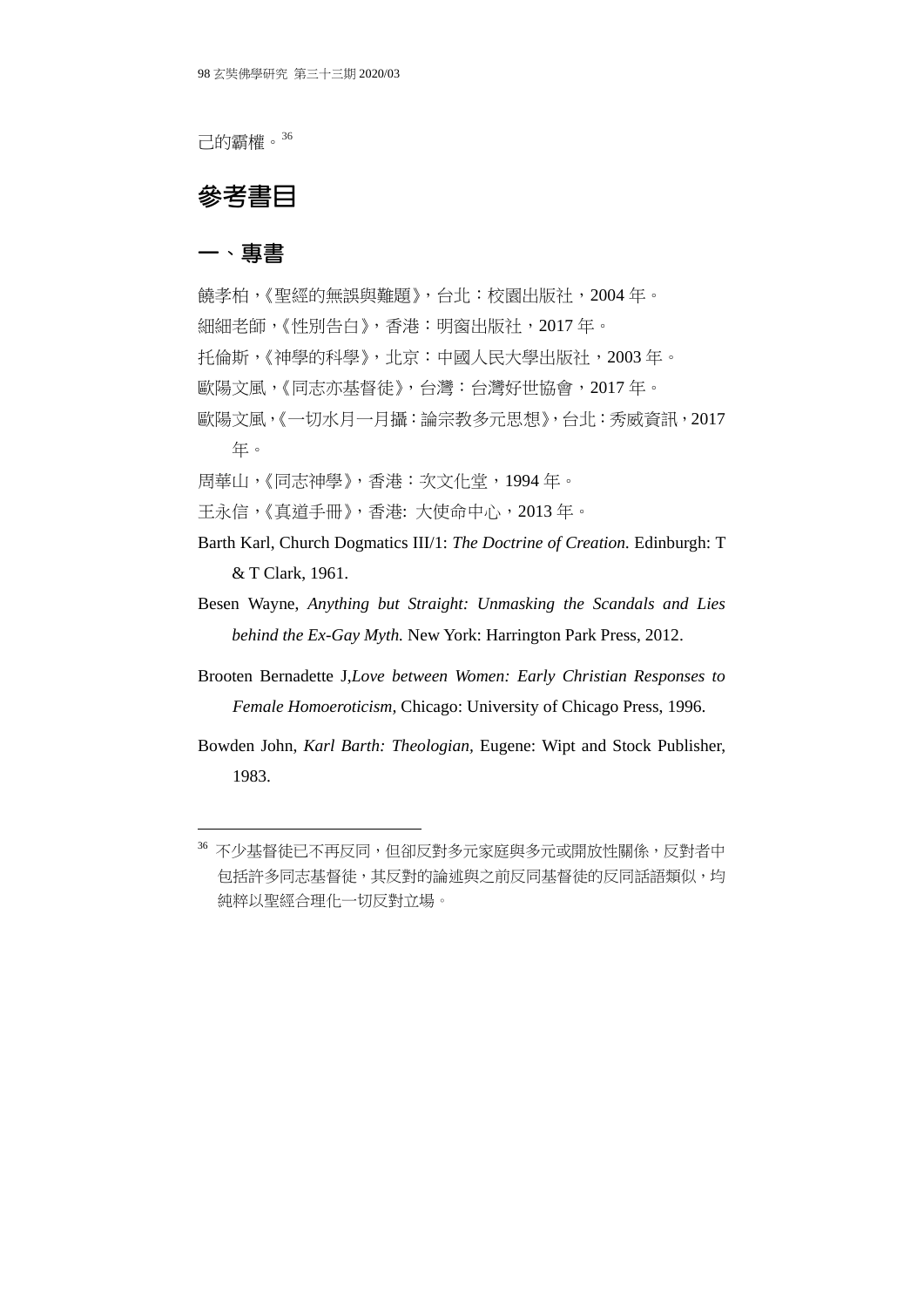- Brown Ruth Murray, *For a Christian America: A History of the Religious Right.* Amherst: Prometheus Books, 2002.
- Butler Judith, *Bodies that Matter: On the Discursive Limits of* "*Sex*", New York: Routledge, 1993.
- Carter David, Stonewall: *The Riots that Sparked the Gay Revolution*, New York: St. Martin's Press, 2004.
- Colapinto John, *As Nature Made Him: The Boy Who was Raised as A Girl*, New York: Harper Perennial, 2013.
- Cornwall Susannah, *Sex and Uncertainty in the Body of Christ : Intersex Conditions and Christian Theology.* London: Equinox, 2010.
- Cox Jennifer Anne, *Intersex in Christ : Ambiguous Biology and the Gospel*, Eugene: Cascade, 2018.
- DeFranza, Megan K., *Sex Difference in Christian Theology: Male, Female, and Intersex in the Image of God*. Grand Rapids: William B. Eermans Publishing Company, 2015.
- Derrick Sherwin Bailey, *Homosexuality and the Western Christian Tradition*. London:Longmans Green, 1955.
- Enns Peter, *The Evolution of Adam*, Grand Rapids: Brazos Press, 2012. \_\_\_\_\_\_, *How the Bible Actually Works*, Toronto: HarperCollins, 2019.
- Fausto-Sterling Ann, *Sexing the Body: Gender Politics and the Construction of Sexuality*. New York: Basic Books, 2000.
- Goss, Robert E. *Jesus Acted Up: A Gay and Lesbian Manifesto*, NewYork: HarperCollins Press, 1993.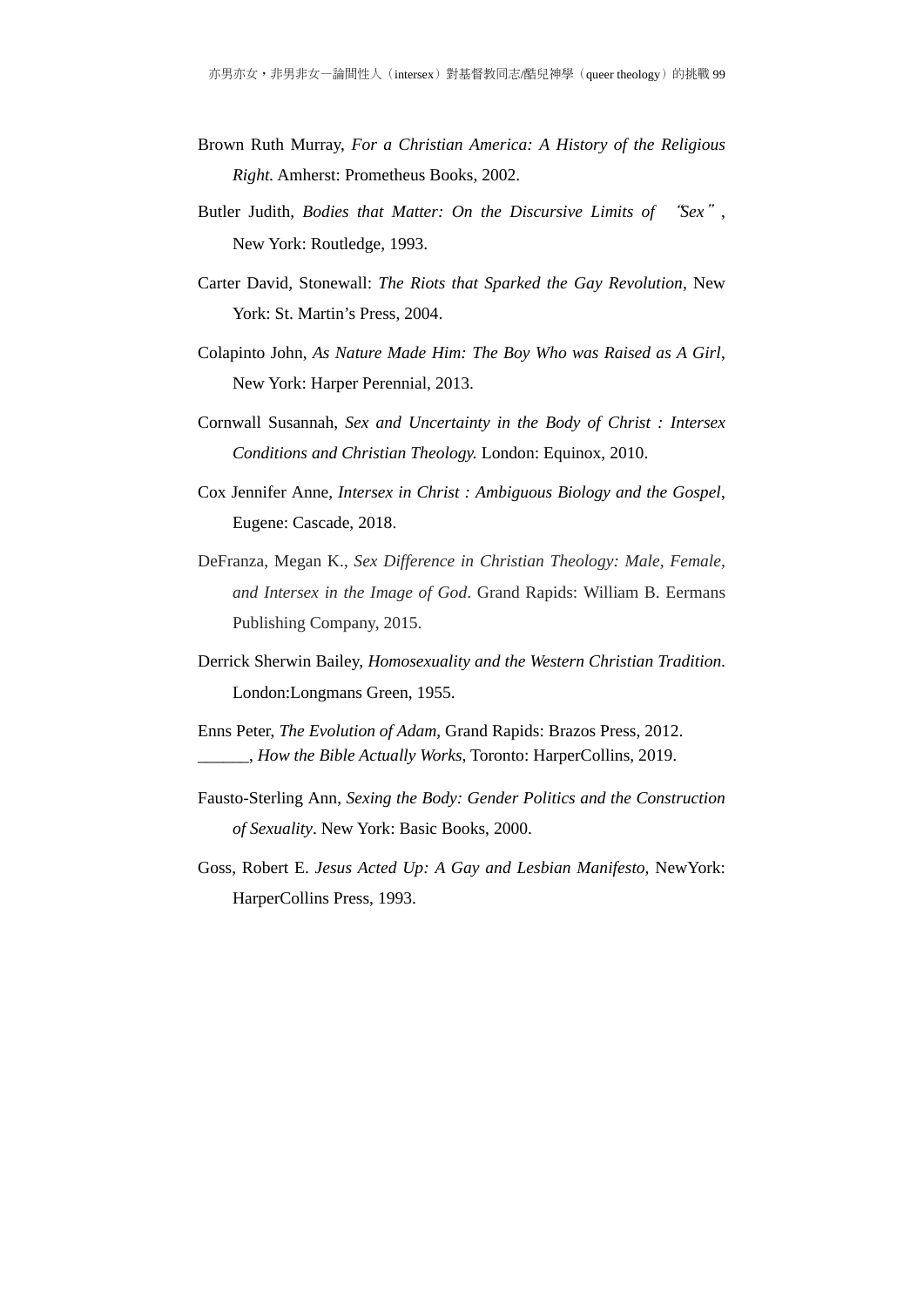\_\_\_\_\_\_ *Queering Christ: Beyond Jesus Acted Up*, Cleveland, OH:The Pilgrim Press, 2002.

- Hays, Christopher M. and Ansberry, Christopher B..(Ed.) *Evangelical Faith and the Challenge of Historical Criticism*. Grand Rapids: Baker Academic, 2013.
- Jeffrey Escoffier, *American Homo: Community and Perversity*. Berkeley: University of California Press, 1998.
- Kessler SzannaJ., *Lessons from the Intersex*. New Brunswick: Rutgers University Press, 1998.
- Laqueur Thomas, *Making Sex: Body and Gender from the Greeks to Freud*. Combridge: Harvard University Press, 1990.
- Lindsell Harold, *The Battle for the Bible*, Grand Rapids: Zondervan, 1976.
- Marc Stein, *Rethinking the Gay and Lesbian Movement*. New York: Routledge, 2012.
- Merrick J., and Garrett Stephen M., eds., *Five Views on Biblical Inerrancy*, Grand Rapids: Zondervan, 2013.
- Michael Bronski, *A Queer History of the United States* , Boston: Beacon Press, 2011.
- Mollenkott Virginia Ramey, *Omnigender: A Tran-Religious Approah* (Revised and Expanded Edition), Cleveland, OH: Pilgrim Press, 2007.
- Preves Sharon E., *Intersex and Identity: The Contested Self*, New Brunswick: Rutgers University Pess, 2003.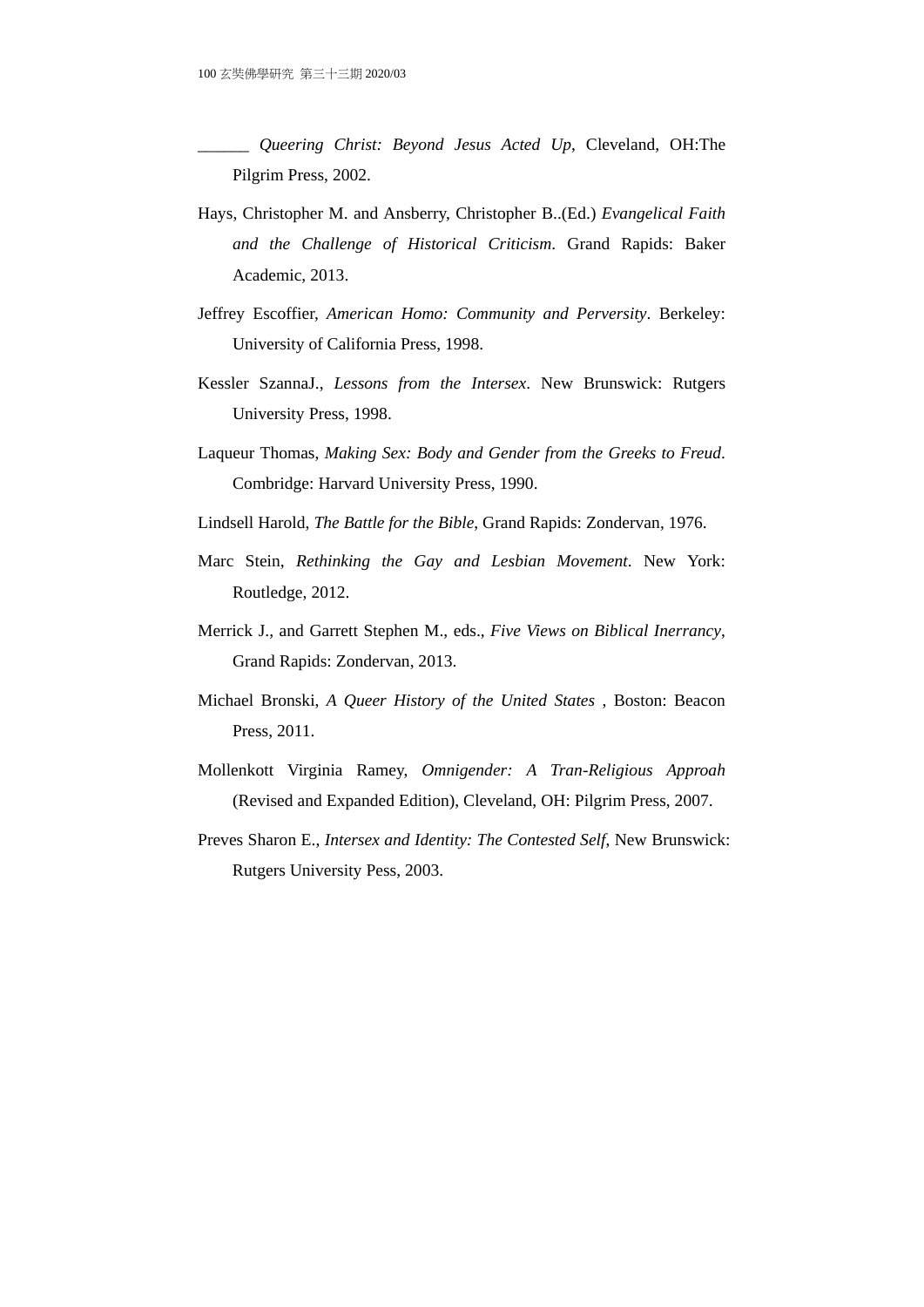Scrogg Robin, *Paul for a New Day*. Philadelphia: Fortress Press, 1983.

- \_\_\_\_\_\_The New Testament and Homosexuality: Contextual Background f*or Contemporary Debate,* Philadelphia: Fortress Press, 1983.
- Stuart Elizabeth, *Religion is a Queer Thing: A Guide to the Christian Faith for Lesbian, Gay, Bisexual and Transgendered People*. Cleveland: The Pilgrim Press, 1997.

\_\_\_\_\_\_ *Gay and Lesbian Theologies*. Aldershot: Ashgate, 2003.

White Mel, *Holy Terror: Lies the Christian Right Tell us to Deny Gay Equality*. New York: Magnus Books, 2012.

#### 二、論文

- 歐陽文風,〈謊言,假話,胡謅學:論美國宗教右派與台灣反同基督徒〉, 《同志亦基督徒》,台灣:台灣好世協會,2017,頁 63-80。
- Blevins John, "Broadening the Family of God: Debating Same Sex Marriage and Queer Families in America", Theology & Sexuality 12.1(Sept. 2005), pp.63-80.
- Dreger Alice Domurat, and April M. Herndon, "Progress and Politics in the Intersex Rights Movement", GLO 15.2(Jan 2009), pp.199-224.
- Fausto- Sterling, Ann, "The Five Sexes: Why Male and Female Are Not Enough", The Science 33.2 (Mar-Apr 1993),pp. 20-24.
- Fiddes Paul S., "The Status of Woman in the Thought of Karl Barth", in Janet Martin Soskice (ed.), *After Eve: Women, Theology and the Christian Tradition* (London: Marshall Pickering, 1990), pp. 138-155.

Lebacqz Karen, "Difference or Defect? Intersexuality and the Politics of